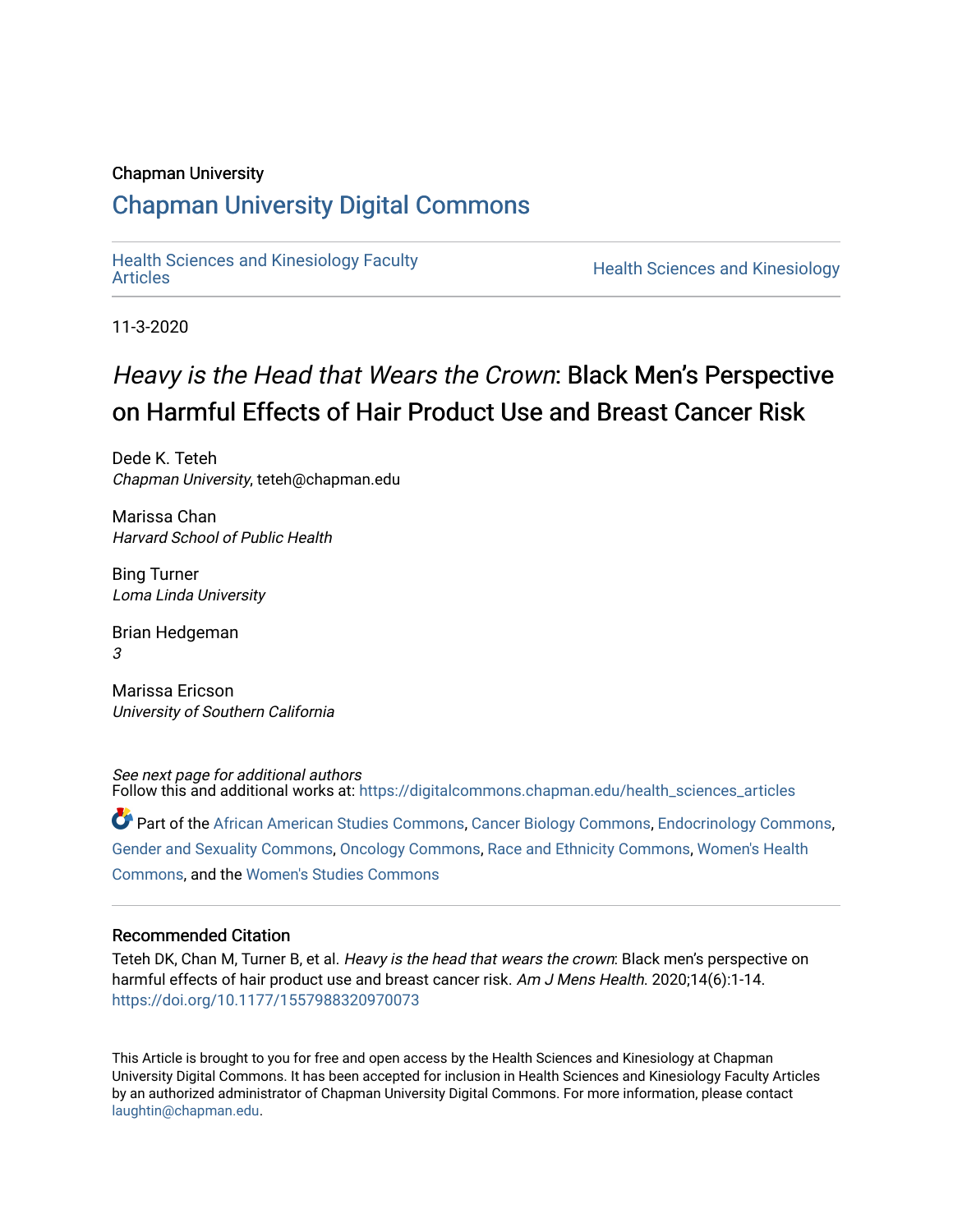## Heavy is the Head that Wears the Crown: Black Men's Perspective on Harmful Effects of Hair Product Use and Breast Cancer Risk

## **Comments**

This article was originally published in American Journal of Men's Health, volume 14, issue 6, in 2020. <https://doi.org/10.1177/1557988320970073>

## Creative Commons License



This work is licensed under a [Creative Commons Attribution-Noncommercial 4.0 License](https://creativecommons.org/licenses/by-nc/4.0/) 

Copyright The authors

## Authors

Dede K. Teteh, Marissa Chan, Bing Turner, Brian Hedgeman, Marissa Ericson, Phyllis Clark, Eudora Mitchell, Emily Barrett, Adana Llanos, Rick Kittles, and Susanne Montgomery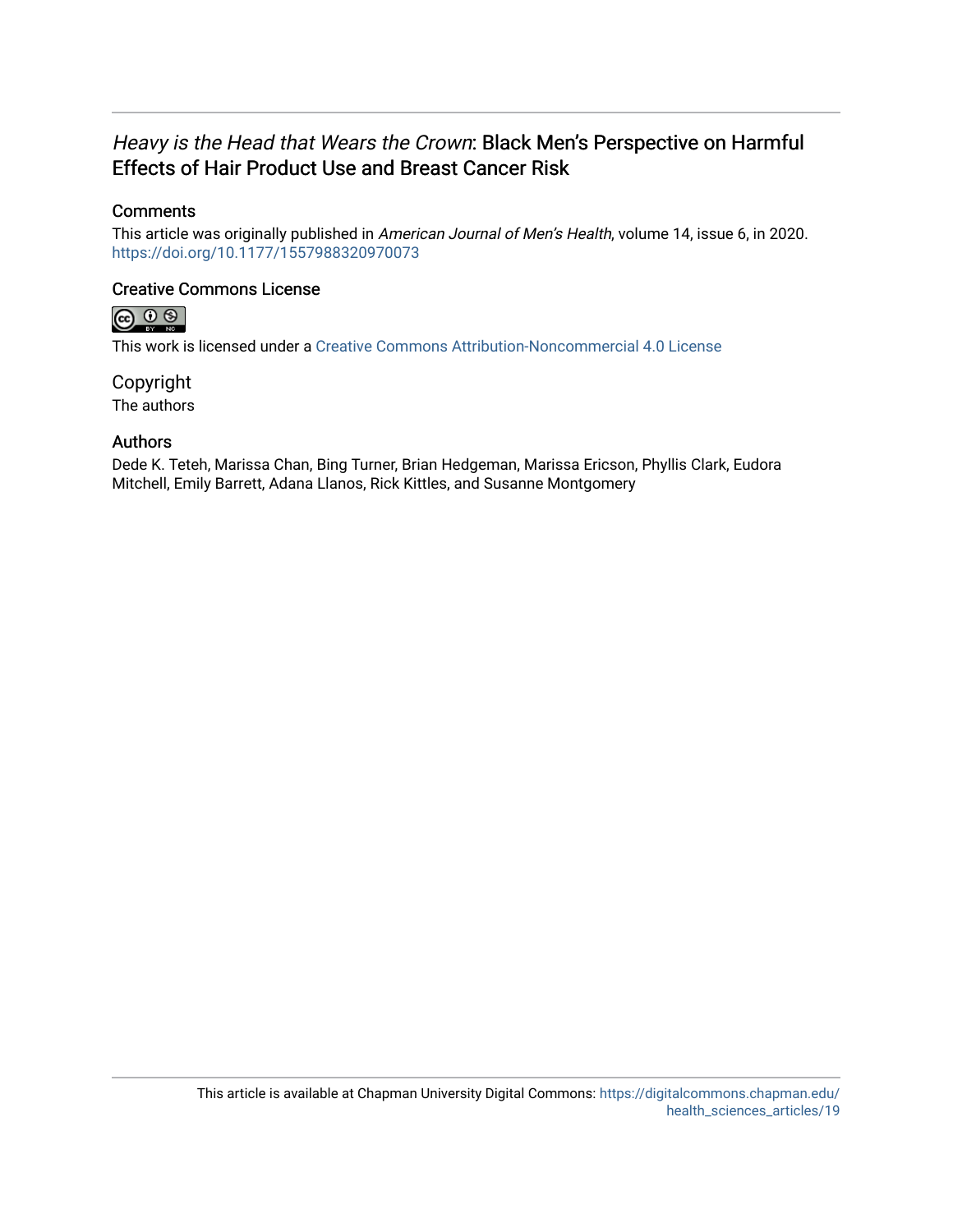# *Heavy is the Head That Wears the Crown***: Black Men's Perspective on Harmful Effects of Black Women's Hair Product Use and Breast Cancer Risk**

https://doi.org/10.1177/1557988320970073 DOI: 10.1177/1557988320970073 American Journal of Men's Health November-December 2020: 1–14 © The Author(s) 2020 Article reuse guidelines: [sagepub.com/journals-permissions](https://us.sagepub.com/en-us/journals-permissions) [journals.sagepub.com/home/jmh](http://journals.sagepub.com/home/jmh)



**Dede K. Teteh<sup>1</sup> <b>D**, Marissa Chan<sup>2</sup>, Bing Turner<sup>3</sup>, Brian Hedgeman<sup>3</sup>, Marissa Ericson<sup>4</sup>, Phyllis Clark<sup>5</sup>, Eudora Mitchell<sup>6</sup>, Emily Barrett<sup>7,8</sup>, Adana Llanos<sup>7,9</sup>, Rick Kittles<sup>1</sup>, and Susanne Montgomery<sup>3</sup>

#### **Abstract**

Racial disparities in breast cancer are well-documented, and Black women assume a disproportionate burden of breast cancer mortality. Black women also commonly use hair products containing endocrine disrupting chemicals (EDCs) more often at an increased rate, as compared to other racial/ethnic groups. Emerging findings have reported the use of hair and other personal care products containing EDCs may contribute to breast cancer risk. While some sociocultural perspectives about hair and identity have been explored, the role of beauty expectations upheld by males has not been studied. Through a community-based participatory methodology, we explored perceptions and beliefs held by Black men regarding Black women's hair, chemical exposures in hair products, and breast cancer risk. Focus groups and key informant interviews—among men with and without partners with a history of breast cancer—were used to examine the male perspective regarding the attractiveness of Black hairstyles, opinions of beauty norms, and knowledge of breast cancer risk factors. Interviews were audio-recorded, transcribed, and analyzed guided by grounded theory methods. From the 66 participants interviewed, there was general support for natural hairstyles, which were associated with confidence and self-esteem in women. Men agreed that beauty standards and societal pressures play notable roles in the women's personal behaviors though they mostly lacked knowledge of women's breast cancer risk related to EDCs found in personal care products. Participants suggested a multipronged strategy centered on community education involving social and traditional media campaigns, and the engagement of policy makers in intervention efforts.

#### **Keywords**

black men, black women, breast cancer risk, hair, culture identity

Received July 22, 2020; revised October 01, 2020; accepted October 08, 2020

In the United States, approximately 276,480 new cases of invasive breast cancer are estimated to occur in 2020 (American Cancer Society, 2019). There were nearly 42,260 deaths due to breast cancer in 2019—representing approximately 7% of all cancer deaths (National Cancer Institute: Surveillance, 2019). Compared to other racial/ ethnic groups, Black women are more likely to be diagnosed with triple-negative breast cancer and to have the lowest survival rate for stage 1 breast cancer.<sup>3</sup> Breast cancer death rates are at least 40% higher in Black women than White women (DeSantis et al., 2019). Contributing factors to these disparities include socioeconomic status,

biological factors, access to health care, late-stage detection, and other social and environmental determinants (Hunt et al., 2014; Iqbal et al., 2015). Although racial disparities persist in survival and type of breast cancer, there has been a recent convergence in the incidence rates between Black and White women (126.7 vs. 130.8 per 100,000; DeSantis et al., 2019).

Emerging evidence suggests the use of hair and other personal care products may contribute to breast cancer development (Breast Cancer Prevention Partners, 2018; Eberle et al., 2019; Helm et al., 2018; Llanos et al., 2017; Stiel et al., 2016). Personal care products may contain

 $0$ Creative Commons Non Commercial CC BY-NC: This article is distributed under the terms of the Creative Commons Attribution-NonCommercial 4.0 License (https://creativecommons.org/licenses/by-nc/4.0/) which permits non-commercial use, reproduction and distribution of the work without further permission provided the original work is attributed as specified on the SAGE and Open Access pages (https://us.sagepub.com/en-us/nam/open-access-at-sage).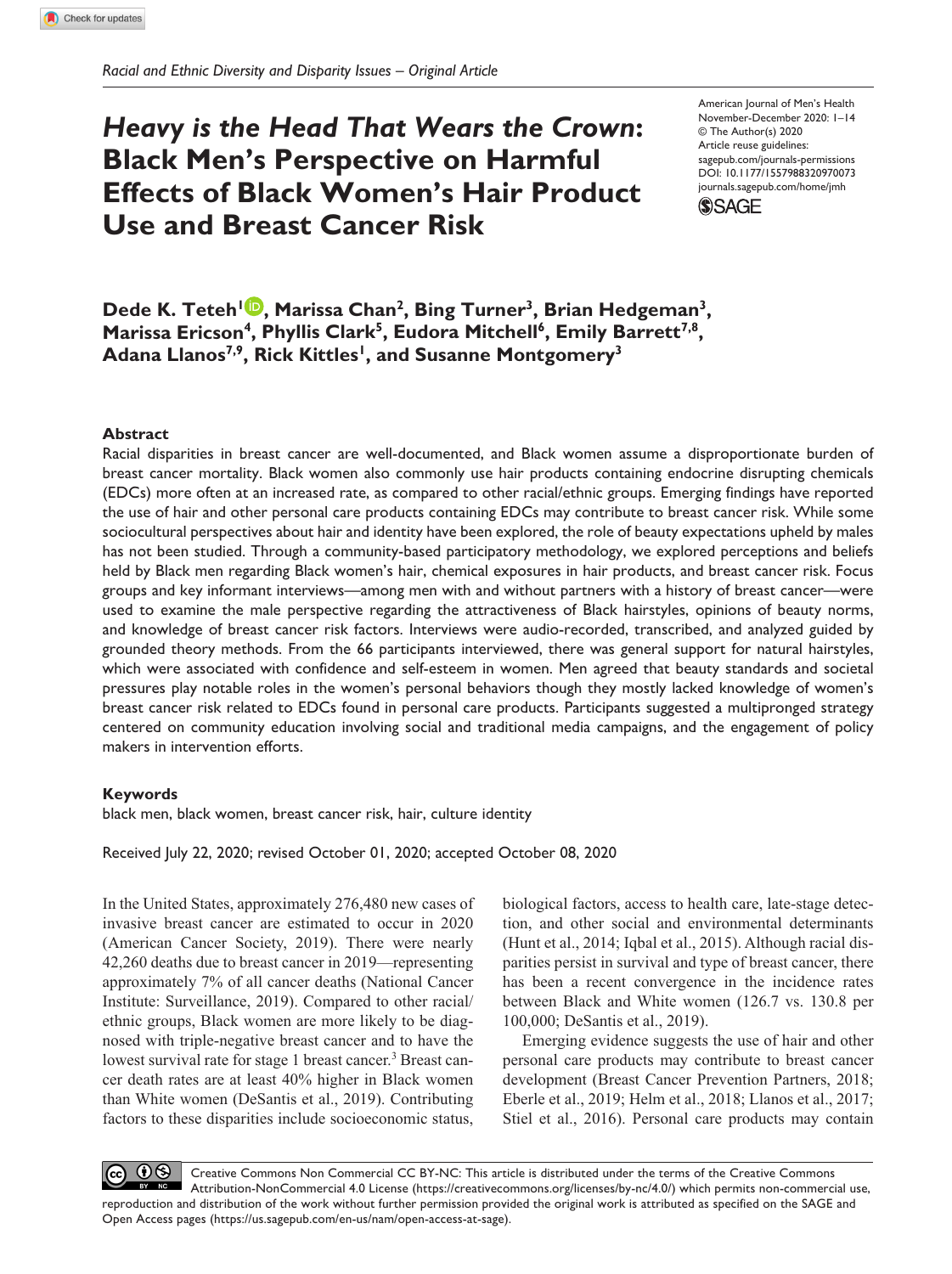endocrine disrupting chemicals (EDCs)—chemicals that may interfere with the body's endocrine system and produce negative developmental, reproductive, neurological, and immune effects in both humans and animals (National Institute of Environmental Health Sciences, 2020). EDCs that are commonly found in personal care products (such as phthalates and parabens) are typically nonpersistent, meaning that they have relatively short half-lives in the human body (Diamanti-Kandarakis et al., 2009). EDC exposure is ubiquitous, and studies consistently find that phthalate metabolites are detectable in >90% of participants (Ferguson et al., 2015; Morgenstern et al., 2017; Philips et al., 2018; Zota et al., 2014). Black women often purchase and use specific hair care products to a more significant degree as compared to other female groups (Mintel, 2018).

Additionally, Black women are exposed to personal care products at younger ages, and more frequently to products containing higher levels of EDCs. An analysis of hair products most commonly used and marketed to Black women found 45 endocrine disrupting or asthmaassociated chemicals with hair relaxers marketed to children containing the highest levels of banned or regulated chemicals (Helm et al., 2018).

Black women often use hair products containing EDCs starting from the early stages of life (e.g., infants, toddlers) and may even be exposed to these substances in utero (Bellavia et al., 2019; Braun et al., 2014; Donovan et al., 2007). Some evidence suggests that African American adults and children use products containing estrogen or other hormones about 6–10 times more frequently than Whites (Donovan et al., 2007, p. 763). Exposure to estrogen, both endogenously and exogenously, may contribute to an increased risk of breast cancer (Chen, 2008). Additionally, EDCs are found to have a number of different modes of actions including a weak affinity for estrogen receptors and an ability to induce PPARβ in adipose tissue (Gore et al., 2015). The early exposure to hair care products among Black girls may contribute to premature sexual development (James-Todd et al., 2011; McDonald et al., 2018). Scholars have concluded instances of premature menarche and sexual maturation are more common among Black than White females (Buttke et al., 2012; Donovan et al., 2007; Freedman et al., 2002; Reagan et al., 2012). Exposure to EDCs in personal care products starting at early ages is an important risk factor for the development of breast cancer during later stages of life (Iwasaki et al., 2007; Malkan, 2013). As a result, continuous personal care product use from a young age along with early menarche may increase cumulative estrogen and EDC exposure and stimulate the development of breast cancer in Black women (Donovan et al., 2007, p. 764; Iwasaki et al., 2007; Klein et al., 1999).

Given these inherent risks, the question arises why Black women are using hair care products containing EDCs to such a greater degree in comparison to other female groups? Recent studies suggest that societal perceptions of female beauty and hair care may play a significant role. Hair has deep cultural and familial roots for Black communities, and it has been noted that Black women are taught either directly or indirectly what is considered acceptable by society from their families (Bryant, 2013; Teteh et al., 2017). Mainstream displays of beauty and desirable physical attributes among Black women continue to be strongly influenced by European standards of beauty (Ashe, 1995; Byrd & Tharps, 2014; Rooks, 1996). For centuries, systems rooted in racism and colorism have promoted European beauty standards, which have significantly influenced the manner in which society currently defines physical attractiveness (Byrd & Tharps, 2014). The impact of European colonization and dominance has resulted in lighter skin and straighter hair being seen as desirable features that will assist in the attainment of positive social economic status (Ashe, 1995; Byrd & Tharps, 2014; Johnson & Bankhead, 2014). Therefore, many Black women alter their physical looks in order to gain approval (consciously or subconsciously) from dominant societal groups. The sociocultural significance of hair to Black women has been documented throughout history; however, the connection between hair product use, breast cancer risk, and Black identity through

<sup>1</sup>Department of Population Sciences, Division of Health Equities, City of Hope Comprehensive Cancer Center, Duarte, CA, USA

2 Department of Environmental Health, Harvard School of Public Health, Boston, MA, USA

<sup>3</sup>Behavioral Health Institute, Loma Linda University, Loma Linda, CA, USA

<sup>5</sup>Healthy Heritage Movement, Riverside, CA, USA

6 Quinn Community Outreach Corporation, Moreno Valley, CA, USA

7 Department of Biostatistics & Epidemiology, Rutgers School of Public Health, Piscataway, NJ, USA

<sup>8</sup>Environmental and Occupational Health Sciences Institute, Rutgers University, Piscataway, NJ, USA

<sup>9</sup>Rutgers Cancer Institute of New Jersey, New Brunswick, NJ, USA

#### **Corresponding Author:**

Dede K. Teteh, DrPH, Department of Population Sciences, Division of Health Equities, City of Hope Comprehensive Cancer Center, 1500 E Duarte Rd. Duarte, CA 91010, USA.

Email: [dteteh@coh.org](mailto:dteteh@coh.org)

<sup>4</sup> Department of Psychology, University of Southern California, Los Angeles, CA, USA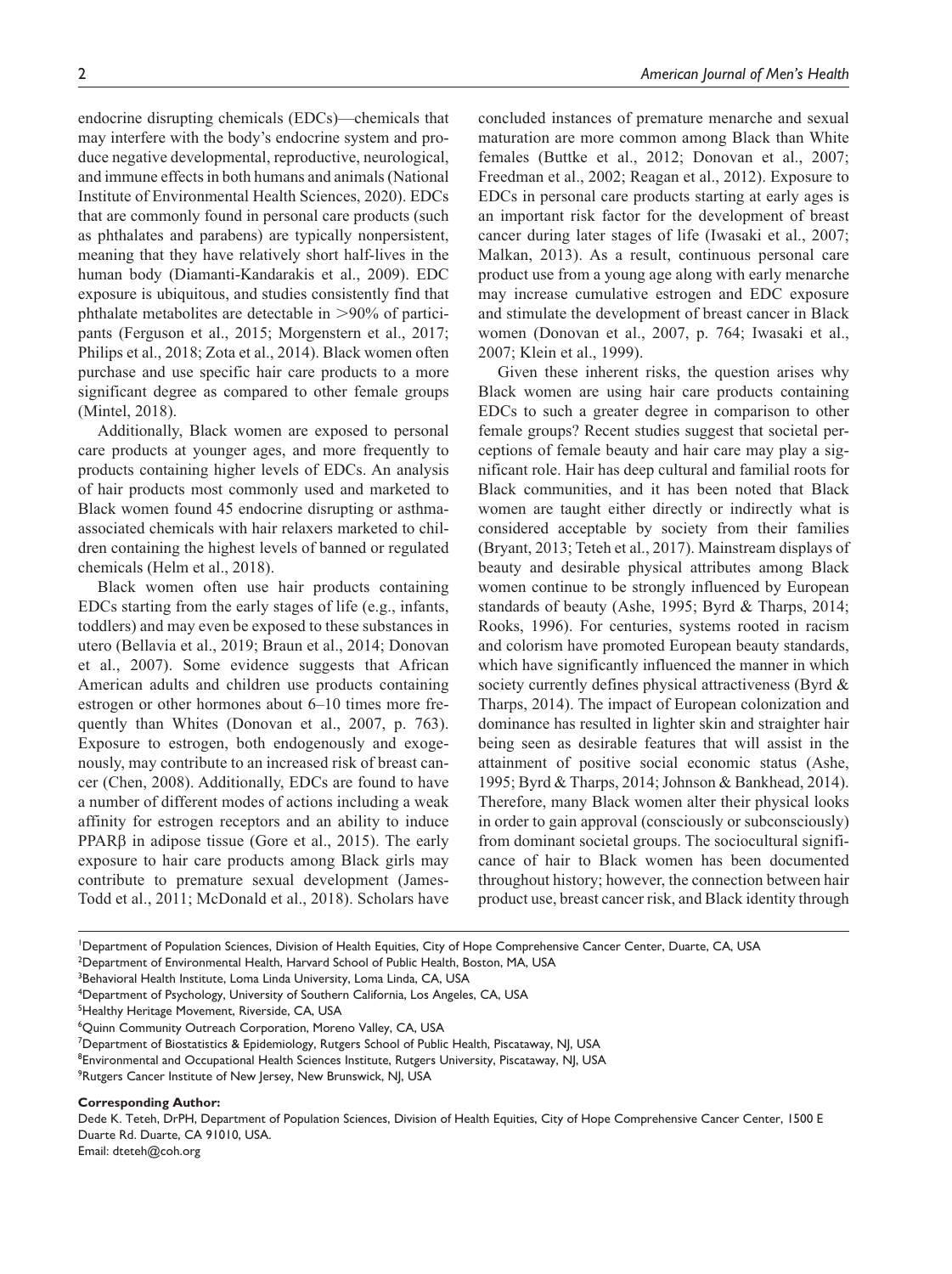hair is an important interplay, which is now gaining interest in the biomedical, epidemiologic, and social science literature (Teteh et al., 2017, 2019).

Another important consideration in understanding the role of beauty standards is determining who is upholding them. Black and White American men have remarkably similar judgments of the relative attractiveness of Black women, and women with longer, straight hair and lighter skin are perceived as more attractive (Cunninghan et al., 1995; Johnson & Bankhead, 2014). The result is that Black women may experience higher levels of hair-related anxiety than White women (Johnson et al., 2017). A large proportion may not have the confidence to wear their hair natural in fear of how they will be treated in social and workplace environments (Bankhead & Tabora Johnson, 2014; Johnson et al., 2017). Thus, many have resorted to using relaxers and other hair care products to alter their appearance and successfully assimilate into society (Ahmed, 2007; Mintel, 2015).

Black men's attraction to, as well as, perceptions and preferences regarding, Black women's hair (specifically related to beauty) may directly contribute to women's use of chemicals, extensions/weaves, and products. Romantic relationships for Black women are another segment of life impacted by European beauty standards (Bryant, 2013). Black females are least likely to marry outside of their race, and less than 10% of Black women select non-Black men as their spouses (Wang & Taylor, 2012). On the contrary, the largest percentage of interracial marriages are between Black men and White women (Fryer, 2007). Therefore, Black male perceptions and preferences related to hair and beauty may hold tremendous weight regarding how Black women style their hair. However, there is limited information as to whether Black men are aware of the types of hair products women use, their potential connection to breast cancer risk, and the differences in knowledge between men with or without a partner with a history of breast cancer. Therefore, the purpose of this study is to examine Black men's perceptions, awareness, knowledge, and attitudes regarding Black women's hairstyles, use of hair products, the harmful properties of hair products, and breast cancer risk factors. The inclusion of men of partners with and without a history of breast cancer is a novel comparison on their knowledge and beliefs surrounding hair product use and breast cancer risk.

#### **Methods**

This qualitative study consisting of key informant and focus group interviews was designed to explore emerging concerns regarding the potential health risks posed by chemicals in hair products and breast cancer etiology. The participants were Black men (with or without partners with a history of breast cancer) recruited through convenience sampling—word of mouth via community stakeholders—between January 2014 through May 2015. Eligibility criteria included: (a) African American or Black, (b) age greater than or equal to 18 years, and (c) current residence in the Inland Empire regions of Southern California (Riverside and San Bernardino Counties). The study methods and protocol were approved by the institutional review board of Loma Linda University (IRB# 5130226), and all participants provided written informed consent.

#### *Data Collection*

Community-based stakeholders and an academic partner co-developed the interview questions for the 12 key informant and three focus group interviews with 10–15 participants per focus group. We recruited a wide range of participants based on age, marital status, and income levels. Interviews took place in spaces that facilitated privacy and full disclosure of responses from participants (e.g., barbershop, private home, hotel conference room). Participants were asked open-ended questions related to attractiveness, perspective of hair and beauty norms, and risk factors related to breast cancer risk (Teteh et al., 2014). All interviews were audio-recorded and transcribed verbatim. Participants also completed a sociodemographic survey.

#### *Data Analysis*

The transcripts were analyzed using open coding and guided by grounded theory methods of analysis (Strauss & Corbin, 1997). Line by line analysis was used to create labels and general preliminary concepts for each transcript. Key concepts were grouped into specific categories and were later examined for their properties by two coders. After the initial overview, all transcripts were analyzed a second time to identify specific factors that influenced expressed opinions, which were then represented as emerging themes. To ensure trustworthiness of our data, we implemented several steps. A summary of detailed field notes from each interview and focus group were maintained, reviewed, and referenced throughout the coding process. We held weekly meetings to discuss the transcribed materials while referencing the field notes. Lastly, we had two independent reviewers—who were not involved in the original coding process—review the transcripts and identify their own categories and themes. Their codes and themes were compared with the original code book. Coding and theme ambiguities or disagreement were resolved using consensus negotiation techniques (Zade et al., 2018).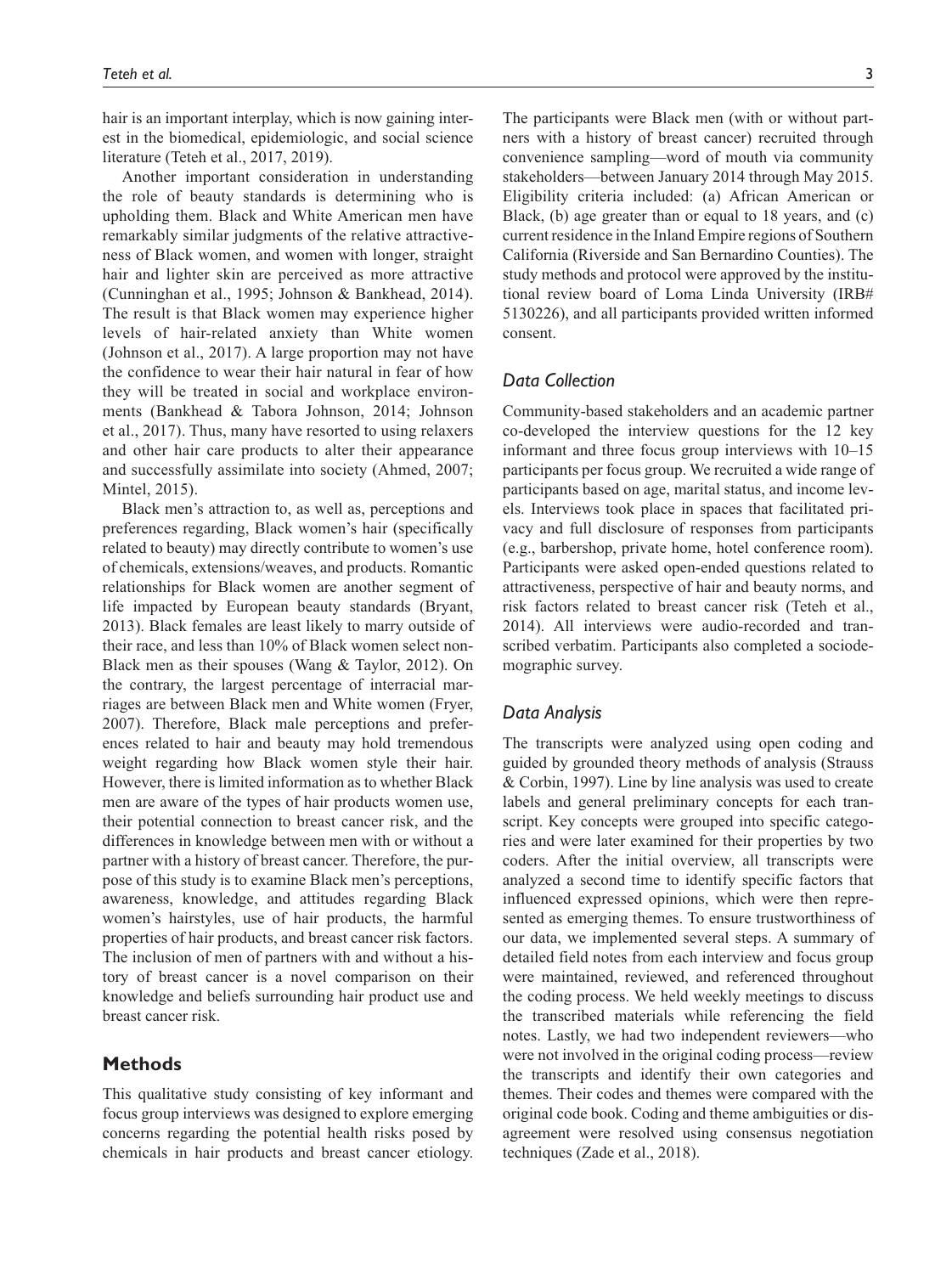|              | Table 1. Sociodemographic Characteristics of Participants |
|--------------|-----------------------------------------------------------|
| $(N = 66)$ . |                                                           |

| Characteristic                        | n (%)     |
|---------------------------------------|-----------|
| <b>Racial affiliation</b>             |           |
| African American                      | 37 (54.4) |
| African                               | 23 (33.8) |
| Caribbean                             | 3(4.4)    |
| Central & South American              | 2(2.9)    |
| Other                                 | 1(1.5)    |
| <b>Marital status</b>                 |           |
| Married                               | 35(51.5)  |
| Single                                | 23 (33.8) |
| Divorced                              | 5(7.4)    |
| In a relationship/living with someone | 4(5.9)    |
| <b>Education level</b>                |           |
| $\geq$ Some high school               | 10(14.7)  |
| $\leq$ College degree                 | 30(44.1)  |
| Graduate degree                       | 21(30.9)  |
| Professional certification            | 6(8.8)    |
| Age                                   |           |
| $\leq 29$                             | 16(23.5)  |
| $30 - 39$                             | 7(10.3)   |
| $40 - 49$                             | 13(19.1)  |
| $50 - 59$                             | 19 (27.9) |
| $\geq 60$                             | 12(17.6)  |
| <b>Household income</b>               |           |
| $\leq$ \$25,000                       | 21(30.9)  |
| \$26,000 - \$50,000                   | 17(25.0)  |
| \$51,000-\$75,000                     | 9(13.2)   |
| $>$ \$75,000                          | 18 (26.5) |
| Insurance status                      |           |
| Insured                               | 59 (86.8) |
| Uninsured                             | 8(11.8)   |
| <b>Birthplace</b>                     |           |
| <b>United States</b>                  | 37 (54.4) |
| <b>Non-United States</b>              | 31(45.6)  |

*Note.* Due to missing values, column percentages do not total 100%.

#### **Results**

#### *Participants*

Table 1 presents the sociodemographic characteristics of 66 male participants. The majority of men were between the ages of 50 and 59 years (27.9%) and married (51.5%). While 75% reported a college or graduate degree, 30.9% reported household incomes of less than \$25,000.

Three main themes emerged (summarized in Table 2): perceptions about Black women's hairstyles, lack of knowledge regarding potentially harmful effects of hair product use and breast cancer risk, and the importance of educating the community about the potential risk of chemical ingredients in hair products and breast cancer etiology.

## *Theme 1: Perceptions About Black Women's Hairstyles*

In their description of Black women's hairstyles, participants discussed the types of styles they preferred and/or were most attracted to as well as which styles in their minds signified beauty, self-confidence, and high self-esteem. The hair preferences could be categorized into the following subcategories: relaxed/chemically straightened, natural, straightened without chemicals, long, or no preference. There were no differences in hairstyle preferences observed between men whose partners were breast cancer survivors and those with partners without a history of the disease. Participants stated that their preference was for women who wore their hair in natural styles. The presentation was viewed as an expression of a woman's high self-esteem and confidence. A natural hairstyle was referenced as healthier than chemically altered hair.

"I think first I would have to say I'm a fan of whatever is natural first, and then I think there is a line that would come there because if its natural in that being then it's not." (Participant with partner without a history of breast cancer)

"When I see a black woman wearing her hair natural or short, I see self-esteem as high." (Participant with partner without a history of breast cancer)

For one participant whose partner survived breast cancer, natural hair devoid of chemicals, color, or relaxers were noted to be more attractive.

"I'm not for the color and all that I just like the natural. It grays there and grays there. . .I don't go for all the blonde and chemical stuff, that ain't me." (Participant whose partner survived breast cancer)

By contrast, other participants indicated they were not attracted to natural hairstyles. These men preferred long, straightened, or processed styles. Others acknowledged that they liked natural hairstyles, but they were most attracted to Black women with a processed or straight hairstyle. Lastly, some participants did not have a specific hairstyle preference.

"I think now I'm beginning to see modified afro, instead of putting in a style, they're letting it grow and shape it. It's a busy look. But, at my age now, I'm still with the conservative pressed down and trimmed." (Participant with partner without a history of breast cancer)

"Just no wig, or weave, you know just hair, it was relaxed. I told her I only liked the relaxed hair." (Participant with partner without a history of breast cancer)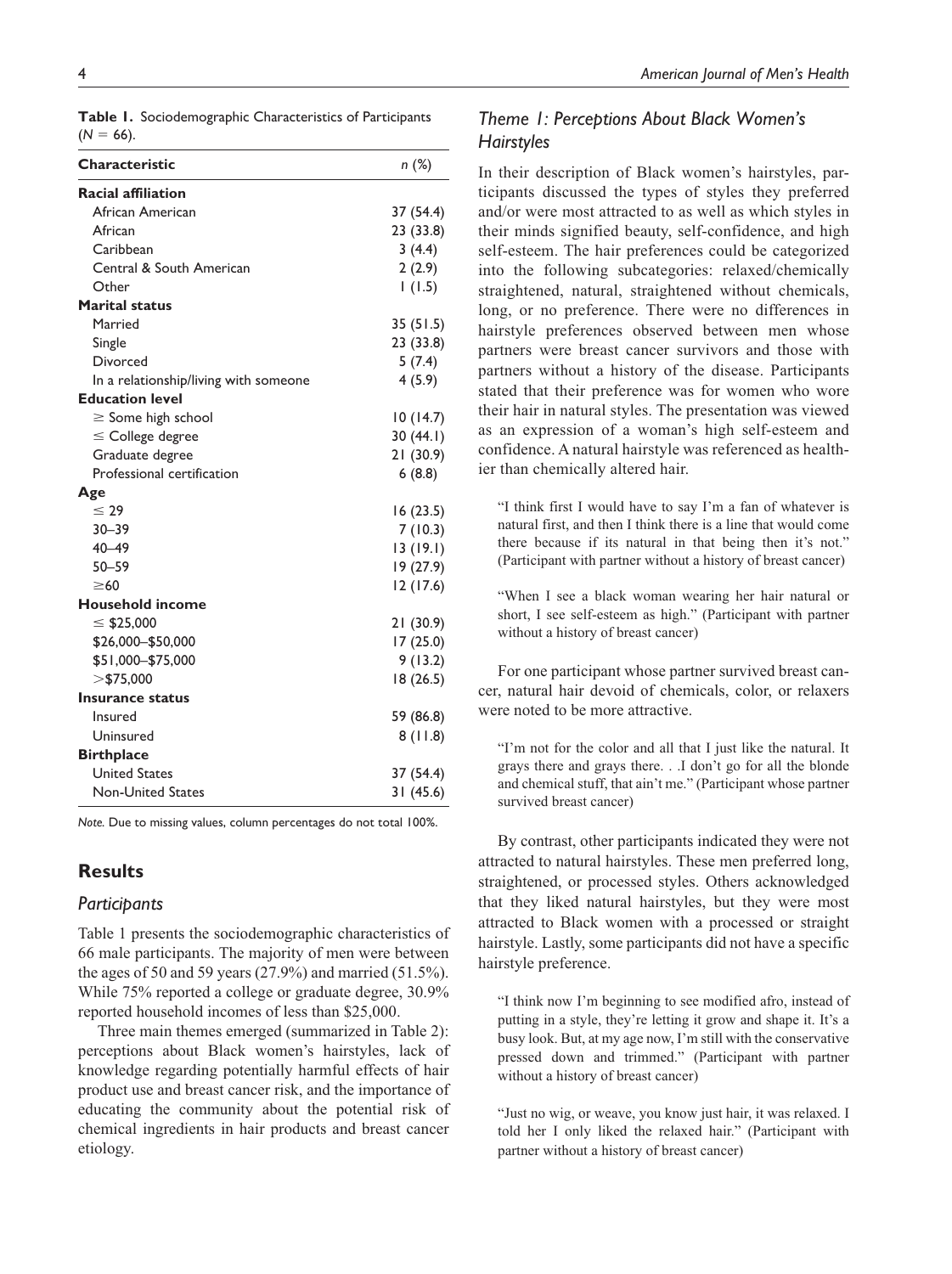| <b>I able 2.</b> Three Dominant Themes and Supporting Quotes                                                                                        |                                                                                                                                                                                                                                                                                                                                          |                                                                                                                                                                                                                                                                                                                                                                                                                                                                                                                                                                                                                                                                                                                                                                                                                                                                                                                                                                                                                                                                                                                                                                                                                                                                                                                                                                                                                    |
|-----------------------------------------------------------------------------------------------------------------------------------------------------|------------------------------------------------------------------------------------------------------------------------------------------------------------------------------------------------------------------------------------------------------------------------------------------------------------------------------------------|--------------------------------------------------------------------------------------------------------------------------------------------------------------------------------------------------------------------------------------------------------------------------------------------------------------------------------------------------------------------------------------------------------------------------------------------------------------------------------------------------------------------------------------------------------------------------------------------------------------------------------------------------------------------------------------------------------------------------------------------------------------------------------------------------------------------------------------------------------------------------------------------------------------------------------------------------------------------------------------------------------------------------------------------------------------------------------------------------------------------------------------------------------------------------------------------------------------------------------------------------------------------------------------------------------------------------------------------------------------------------------------------------------------------|
| Themes                                                                                                                                              | Key Points                                                                                                                                                                                                                                                                                                                               | Quotes                                                                                                                                                                                                                                                                                                                                                                                                                                                                                                                                                                                                                                                                                                                                                                                                                                                                                                                                                                                                                                                                                                                                                                                                                                                                                                                                                                                                             |
| Theme 1: Perceptions on Black<br>women's hairstyles                                                                                                 | hair achieved through chemical relaxers or<br>opposed to natural hair styles and straight<br>Black women's hair-both supportive and<br>social/familial pressures were identified as<br>other methods. Beauty standards, media,<br>There were a variety of opinions about<br>convenience, work expectations, and<br>potential influences. | to do that, they want white hair. These black women in America are trying to emulate white<br>"Sometimes I look at African American women with processed hair less attractive, because<br>"We're all products of our environments. When you seen an image of a black woman with<br>nice hair, when you get of age that's what you want to imitate."—Participant with partner<br>"Subconsciously they're doing it because they want to look white. Some people are trying<br>I like natural hair, because rocking the natural look it tells me about their confidence."<br>women in Europe."—Participant with partner without a history of breast cancer<br>Participant without a partner (single)<br>without a history of breast cancer                                                                                                                                                                                                                                                                                                                                                                                                                                                                                                                                                                                                                                                                            |
| effects of hair product use and<br>regarding potentially harmful<br>Theme 2: Lack of knowledge<br>breast cancer risk                                | mixed. However, there was a commitment<br>link to breast cancer was<br>Knowledge regarding the chemicals in hair<br>to encouraging spouses to forgo harmful<br>the products, while others were more<br>not convinced that they would give up<br>products-some participants were<br>products and the I<br>optimistic.                     | "There's a little note on every package of cigarettes, harmful to your health, may cause cancer,<br>my mom and dad smoked their whole lives, they never got cancer, I try to believe even if that<br>"Hair is a big deal for African American women; it's the symbol of beauty. And I don't know if<br>the studies show black hair products cause cancer, you're going to get those men and women<br>connection. you're able to have a clear cause or link that validated by not only the academy<br>a lot to move people. I think it would take a lot to be moved. So, for instance, If there was a<br>that say well not everyone is going to get it."—Participant with partner without a history of<br>they value their health enough to change their hair. There's a demand you know, and I think<br>labeling change, I don't think that would make much of a difference. But say there is a series<br>"I think there's room for consciousness and we may be on the edge of the ship, but it takes<br>but also the national media, you probably would see a situation where we are free enough<br>now where we could have a ship, that would be enough [to] move us away."—Participant<br>of research pieces, and it got into the mass media and you ended up with a smoking gun<br>it's wrong."—Participant with partner without a history of breast cancer<br>with partner without a history of breast cancer |
| Theme 3: Importance of educating<br>hair products and breast cancer<br>the community about potential<br>risk of chemical ingredients in<br>etiology | engaging policy makers. Community-driven<br>hair product chemicals and breast cancer<br>centered around educating communities,<br>risk factors will require multiple efforts<br>Education about the potential risks of<br>involving researchers and media, and<br>ion are the keys to<br>efforts and educati<br>producing change.        | Write your congressman, write your senators, write your state representatives and so forth.<br>" you got to go to shops, when we used to do the black barbershop, you got to go to the<br>share out, something like a seminar but people need to get to them to hear the information,<br>salons, and the shops because you're going to have the audience."—Participant with partner<br>But if people just talk to people so much information can just get out about certain things."<br>about their body to go out and spread the information and have those conversations, just a<br>conversations about it need to happen, I think those are the first places we need to start."-<br>I think maybe if you could get women who had breast cancer, or women who care enough<br>"I think information needs to be centralized, I think regular people need to be in power to<br>"This cannot only [be] on one person; this behooves everybody in the community to get<br>involved in it."-Participant whose partner survived breast cancer<br>Participant with partner without a history of breast cancer<br>Participant whose partner survived breast cancer<br>without a history of breast cancer<br>breast cancer                                                                                                                                                                                                 |

**Table 2.** Three Dominant Themes and Supporting Quotes. Ċ  $\mathbf{c}$ É  $\epsilon$ Ę  $\ddot{\phantom{0}}$ Table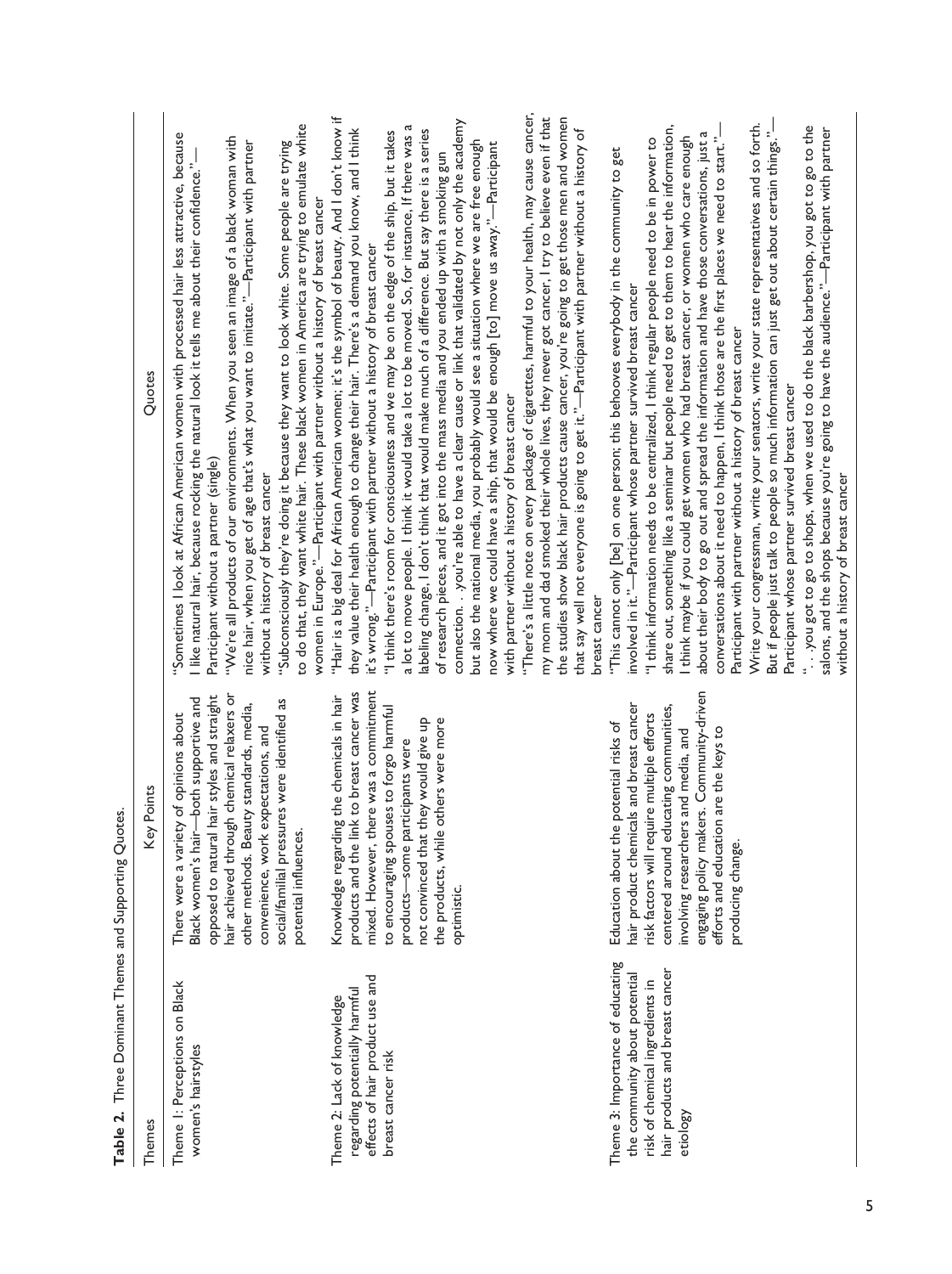"I don't think a woman's hair can make you feel a certain type of way romantically."

(Participant with partner without a history of breast cancer)

Men with partners without a cancer history commented on their subconscious preferences of natural hair due to their familial exposure and peer pressure from other men. However, societal demand and overwhelming acceptance of straight hair norms may inform the decision of women (especially younger women) leading to hair loss complications.

"I think that the idea that the type of hair that your mother and your sisters and aunties have probably did affect [me] subconsciously, what affected [me] consciously was growing up in my neighborhood as peers we all influenced each other so it was whatever my peers wanted, we didn't want nobody with no weave, you didn't get a girl that your homies would be bagging on you about." (Participant with partner without a history of breast cancer)

"They know its pulling their hair out, and my oldest daughter just graduated and a lot of her friends still wear weaves and now their hair is pulled out, and they can't do anything but wear a wig or weave, but the stereotype is still long hair. Because as a young boy, boys are sold that long hair is beauty, so now it's just a demand." (Participant with partner without a history of breast cancer)

For instance, participants shared trends in Black women's hairstyles are influenced by the desire to "be White," media (e.g., Ebony Magazine), age, and societal expectations of beauty and professionalism.

"We're all products of our environments. When you seen an image of a black woman with nice hair, when you get of age that's what you want to imitate." (Participant with partner without a history of breast cancer)

"Uh so uh I think that a lot of women now if you look at some of their magazines and so forth. Like Ebony and so forth. That's the style. I think the younger generation they; they don't care. Uh, but women who work. They're in the workplace. Uh, an office type workplace. I think are more conscience of their *hairstyles*." (Participant whose partner survived breast cancer)

"TV is drilling a hole in everybody's head; these images on the TV telling them what they supposed to look like." (Participant with partner without a history of breast cancer)

One participant with a partner without a breast cancer history was vocal about the imitation of Whiteness as the primary reason Black women relaxed or straightened their hair. However, most participants did not agree with this sentiment and provided alternative rationales related to convenience and maintenance of grooming relaxed rather than natural hair as an easier task. Other participants alluded to the acceptability of straightened/relaxed hair in corporate or professional settings rather than the imitation of Whiteness to explain the preference of straightened/relaxed hair over natural hair.

"Subconsciously they're doing it because they want to look white. Some people are trying to do that, they want white hair. These black women in America are trying to emulate white women in Europe." (Participant with partner without a history of breast cancer)

"In my experience that some women, some black women, it's a convenience thing. Of course, they can burn it, fry it, twist it, shake it, it don't matter what they do to it because it ain't theirs and if its messes up they can just take it off." (Participant with partner without a history of breast cancer)

"But I really believe that some people are so into their image and how they look, my wife says it helps me maintain me do what I do every day, I got to get up 6 am and put my suit on and my hair being in braids, and using this perm is so I don't have to spend all this time getting ready to go out in this world." (Participant with partner without a history of breast cancer)

"They don't have weaves that look like, they have, most of them in a corporate world its getting more acceptable now but they're playing the game to get where they need to get. That's what that is, it don't matter if they look white." (Participant with partner without a history of breast cancer)

## *Theme 2: Lack of Knowledge Regarding Potentially Harmful Effects of Hair Product Use and Breast Cancer Risk*

Knowledge and understanding of the potential consequences of using hair care products were mixed by participants. Some men had not heard anything explicit about hair products and negative health effects. Several mentioned that they were unaware of the type of products women used in their hair outside of sheen sprays and hair conditioners. Other participants did not consider a connection between hair chemicals and harmful health effects such as breast cancer. As one participant whose partner did not have a history of breast cancer stated, "It's on their hair, . . . I don't see the connection." In addition, our participants, in general, lacked knowledge about breast cancer etiology and associated risk factors. However, men whose partners survived breast cancer were more knowledgeable about risk factors, diagnosis, and treatment options than men who had partners without a history of breast cancer. Men with partners indicated they would support their partners in any way they could including the decision to wear their hair naturally. On the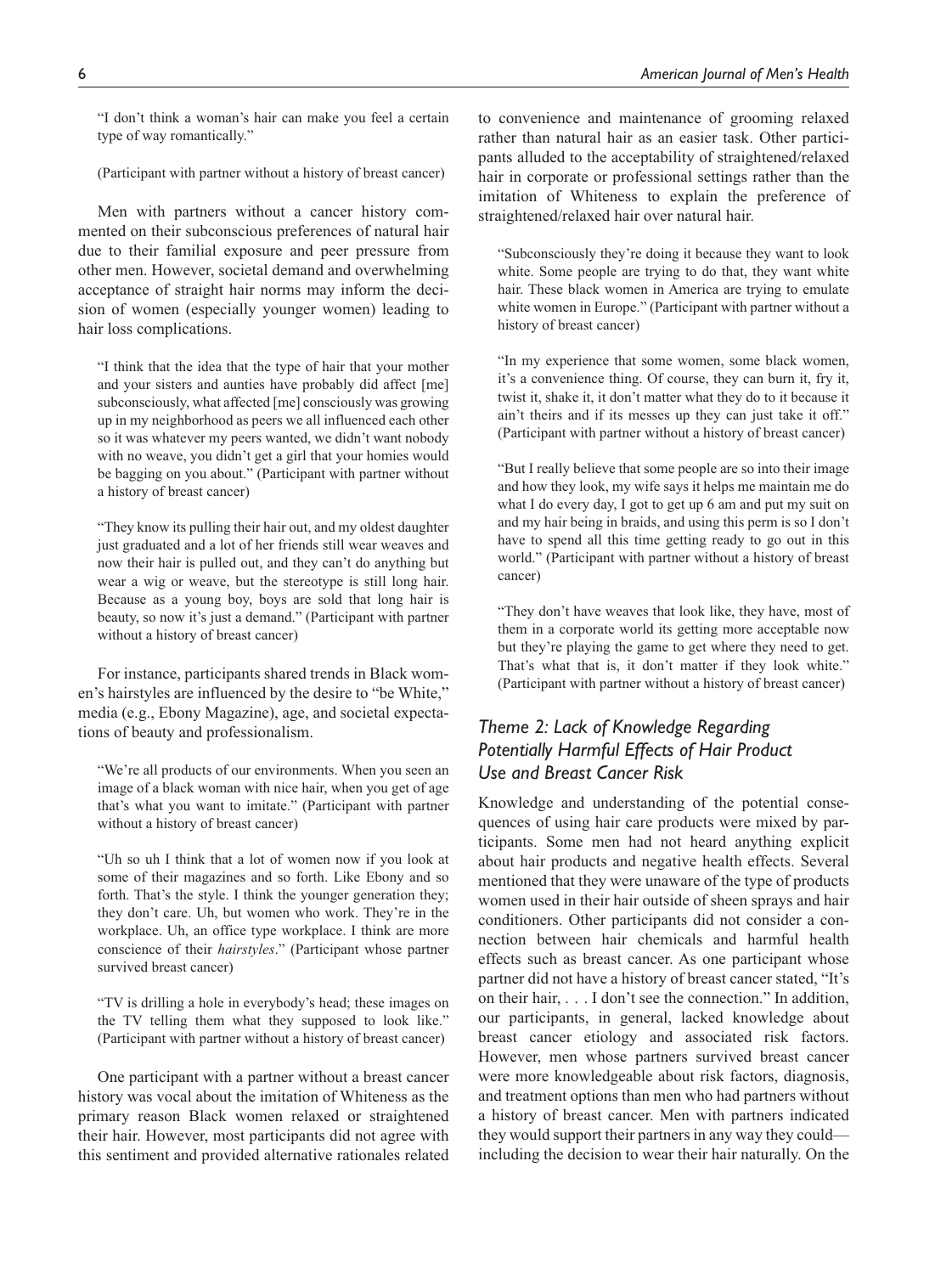other hand, some participants were skeptical of the role of chemicals in hair products and breast cancer etiology and posited other explanations related to lifestyle factors and environmental toxins.

"I really think whatever pleases her and I don't feel too particular about the way a woman wears her hair or what style she wears it." (Participant whose partner survived breast cancer)

"I think most of the disease that are out here, most of them are already in us it just takes the right set or circumstances, the right combination, stress, age, food and it appears. That's my answer to that question." (Participant with partner without a history of breast cancer)

Though many participants lacked knowledge on the connection between chemicals in hair products and breast cancer etiology, participants would encourage their spouses to forgo products confirmed to be harmful. When asked the question "if your partner or spouse was using a certain hair product perceived as cancer causing and they were diagnosed with breast cancer would you discourage them from using those products?" participants responded:

"Absolutely, yes!" (Participant with partner without a history of breast cancer)

"I [would] encourage them to use no cancer-causing hair products I would say." (Participant with partner without a history of breast cancer)

Our participants were convinced that Black women, in general, would not refrain from using hair products that have been linked to cancer. According to one participant whose partner survived cancer, when asked if Black women would forgo products known to have deleterious health effects, he stated, "generally speaking, I don't think so, no I really don't." Even with knowledge of the potentially harmful effects of the products, participants believed the symbolism of beauty provided by these products to maintain Black women's identity may outweigh any adverse health consequences. One participant noted even with evidence of harm, behaviors may not change because some will believe "not everyone is going to get [cancer]"—relating his parents' experience with smoking and never getting cancer, as an example. Participants compared Black women's decision to common knowledge of the detrimental health outcomes associated with consumption of pork products and smoking and the continual use of these products despite this knowledge. Other participant's explanation for their convictions was the influence of media on Black women's identity and acceptance of Eurocentric ideals of beauty in

Black culture. Most participants acknowledged that if more influential Black women wore hairstyles that were Afrocentric, both Black and White women would emulate those styles, therefore reducing exposure to potentially harmful products. Lastly, Black men's acceptance of Eurocentric beauty norms was said to influence the types of hairstyles Black women emulated and the products used to achieve these styles.

"There's a little note on every package of cigarettes, harmful to your health, may cause cancer, my mom and dad smoked their whole lives, they never got cancer. I try to believe even if that the studies show black hair products cause cancer, you're going to get those men and women that say well not everyone is going to get it." (Participant with partner without a history of breast cancer)

"Because the level of addiction, like cigarettes, they know it's bad, but they still do it. You could have a label that says lye in it, but people still use it because it does the job." (Participant without a partner/single)

"No, they wouldn't because there's a link between pork and all kinds of stuff and we're not giving up pork. Even I'm not giving up pork." (Participant with partner without a history of breast cancer)

"Hair is a big deal for African American women; it's the symbol of beauty. And I don't know if they value their health enough to change their hair. There's a demand you know, and I think it's wrong." (Participant with partner without a history of breast cancer)

"If the majority of commercials and ads that we saw looked like Lupita from Twelve Years a Slave, everything would be flipped on its head. Even white women would be trying to get their hair nappy. You'll have hair products that turn straight hair nappy." (Participant with partner without a history of breast cancer)

"If there [were] more brothers who liked that short hairstyle and they started saying you know man I'm not with that weave, I think women do what men want. As long as there [are no] bald black woman head on TV they ain't going to, right." (Participant with partner without a history of breast cancer)

On the contrary, some participants were more optimistic about the information about the connection between chemicals in hair products and breast cancer etiology influencing behavioral change among some Black women. One participant compared the acceptance of current musicians in the Black community as a shift in consciousness where prioritization of health over image may be a possibility. Participants were, however, cautious about the radical actions and messaging that would have to be implemented to implore Black women to end the use of potentially harmful products.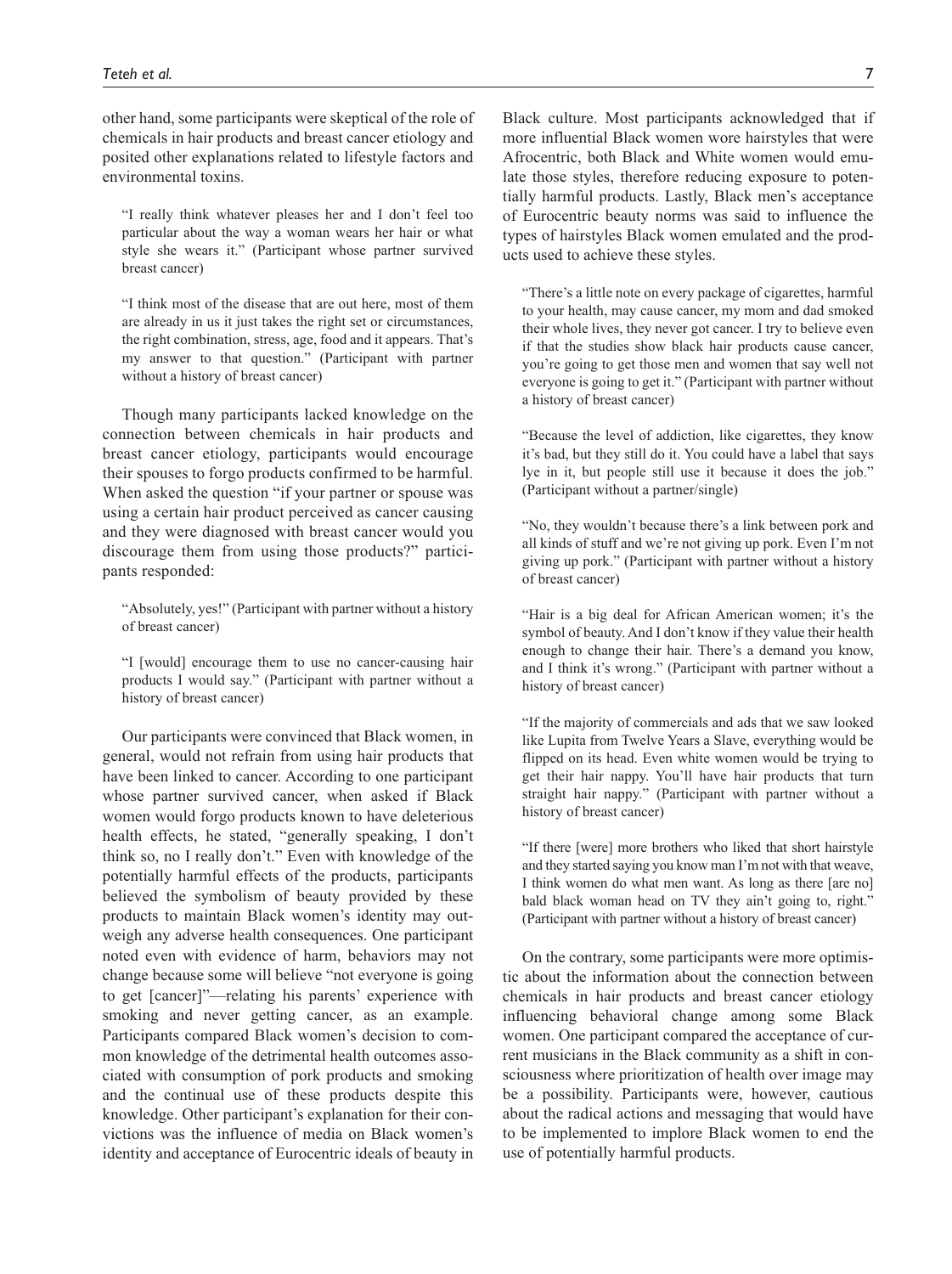"So, I don't know the bottom line of what I'm trying to say is you see what's happening in popular music, like Kendrick Lamar, he couldn't have the impact that has had 10 or 15 years ago. But that says to me we are on that edge of a new consciousness, and it's been reflected in our music, and athletes, and how they look like business and our popular culture and this may be a reflection of us being on a shift and so if we were to see the very strong puzzle link between a particular kind of hair product and breast cancer I think now we have a little bit more room, we've created some room for ourselves, to be able to back away from that, and not be so tied to the image we would be willing to risk our lives." (Participant with partner without a history of breast cancer)

"I think there's room for consciousness and we may be on the edge of the ship, but it takes a lot to move people. I think it would take a lot to be moved. So, for instance, If there was a labeling change, I don't think that would make much of a difference. But say there is a series of research pieces, and it got into the mass media and you ended up with a smoking gun connection. . .you're able to have a clear cause or link that validated by not only the academy but also the national media, you probably would see a situation where we are free enough now where we could have a ship, that would be enough [to] move us away." (Participant with partner without a history of breast cancer)

"My response you know, she seems to be, you know if something is scary enough, she will try and abide by it, but she's pretty stubborn. If [they are] stubborn enough you know to say I don't care. Yeah [the message] has to have power to say [yes] you know, this is powerful enough and I need to stop that." (Participant with partner without a history of breast cancer)

## *Theme 3: Importance of Educating the Community About Potential Risk of Chemical Ingredients in Hair Products and Breast Cancer Etiology*

The relationship between Black women and their hair is complex. A behavioral change intervention rooted in education that seeks to reduce the risk associated with harmful chemicals was viewed by our participants as difficult but achievable. Men felt that the community as a whole has to first take ownership of the problem, seek education on ways of minimizing risk, unite to take action to lobby for reporting products that are harmful, and facilitate dialogue with policymakers on the topic. As stated by one participant whose partner survived breast cancer, even if companies test these products and the products are harmful, the information may not be provided to the consumer due to the lack of transparency by manufacturers and the motivation to make a profit over preventing disease.

"What I think is because of the competitiveness in marketing, they are not putting enough information out concerning

products that are being used to make these products. And they are not listing what the side effects of them are and so forth. You see them down the line 10 or 15 years later when someone is advertising for something for somebody who's had this disease or this disease when it could have been prevented up front if this information was exposed and brought out. But the way the business community works, they'll hide everything they can to make a profit. Because it goes back to dollars and cents. Now you take for instance if a company is putting out a product, they know that this product, they've done the research and so forth and they know this product has products inside of it that are harmful to people. They mask it or do whatever they can to keep making this product. And they will sit back and wait until somebody reports it, then they'll stop it." (Participant whose partner survived breast cancer)

Participants provided actionable steps that could be adopted to potentially reduce harmful product exposure and reduce breast cancer risk for Black women, including encouraging community involvement in efforts centered on education and intervention. Another area of exploration would be providing educational opportunities in group settings with involvement of influential organizations, like sororities and community spaces including schools, churches, barbershops, beauty salons, and use of media resources for promoting prevention information, which may increase knowledge on the topic.

"This cannot only [be] on one person; this behooves everybody in the community to get involved in it." (Participant whose partner survived breast cancer)

"I think that's where the problem lies and that we have not [been] educating ourselves and I believe that so this is just my opinion." (Participant whose partner survived breast cancer)

"That's difficult because with women, if it were in a group, a sorority something like that they would probably accept the information." (Participant whose partner survived breast cancer)

"You know, in the school, the church, getting around the neighborhood." (Participant with partner without a history of breast cancer)

". . .you got to go to shops, when we used to do the black barbershop, you got to go to the salons, and the shops because you're going to have the audience." (Participant with partner without a history of breast cancer)

Second, men felt that it was the responsibility of academic researchers to partner with media professionals to disseminate research results on the topic of harmful chemicals and health risk. Information provided should be age-specific using a variety of mediums, including social media channels (i.e., Facebook, Instagram).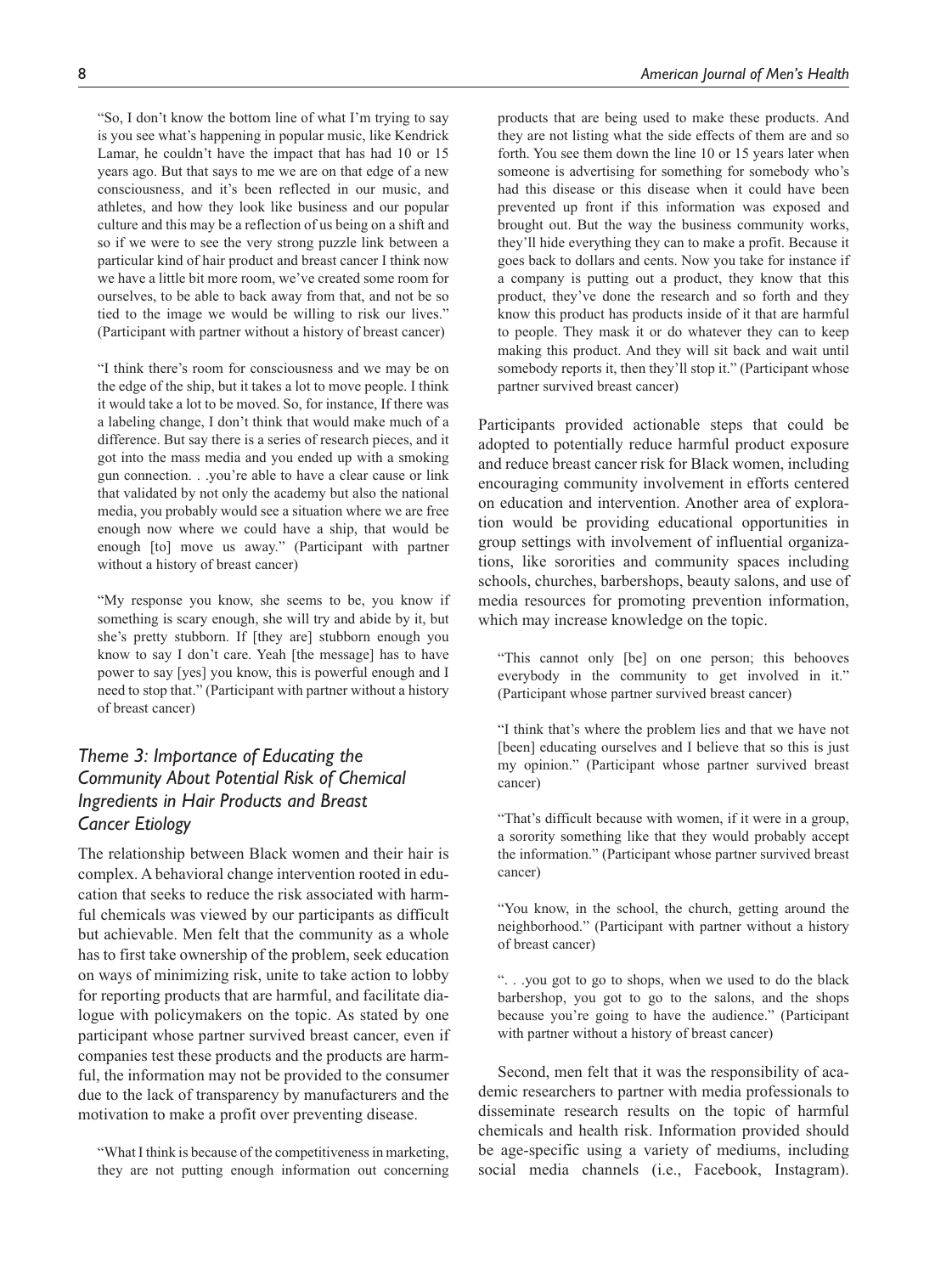Personal stories of people impacted by the topic may provide *weight* to the types of information shared with the community. However, participants discussed posting information on social media will not be of interest to all persons. Regardless of the medium, many of our participants agreed that targeted strategies using a variety of resources and tools must be implemented to adequately disseminate information on this topic. Most importantly, word of mouth by Black women themselves will be an important method of information distribution. Lastly, information on consumer reporting agencies, like Consumer Reports/Smart Talk, should be publicized to community members and reporting of harmful products encouraged.

"I think it has something to do with the age group how the different age groups would react around our age mid 30s 40s you can become a little more conscious of health, you become a little more I need to take care of my health, when I go into these years its either going to be a rough ride a smooth ride, then let's look at who's probably going to get most of the business in terms of purchasing these types of products, these High schooler's they are very up on how they look, very concerned college students, if there was I think if there was a little notification on the product this could cause cancer, a lot of people probably wouldn't take a second look at it, there's a lot of food products that say this could cause cancer. I don't think it's a reality that will hit home unless you have mass media or a social media if social media got on it real strong then maybe, one thing I do know about these high school kids they are on social media all the time." (Participant with partner without a history of breast cancer)

"I know some people like my father that just started using a smartphone, and there's no connection to social media whatsoever, he reads the newspaper and listen to channel 7 news. My mom just started getting into it, we as a people unless we are exposed to technology, unless you thirst for knowledge for technology and communication then you rely on what's comfortable and what you know." (Participant with partner without a history of breast cancer)

"Social media is going to be your main vein of information, like I said it has to be more than just I'm going to wear more than pink today, it has to be something they see. It may have to be an actual patient in the last stages to give an image that will burn into their psyche, this is serious, and this can be serious. It has to be more then pink or just a walk, everything has to carry some weight though. I can read stories all day but until it hits home. . ." (Participant with partner without a history of breast cancer)

"I could post something on Facebook and it would say 10 easy ways to improve your health and you say people understand what they're seeing, scroll past that, and now they want to see what this girl looks like that he went to high school with but why pass the health conscious article that

"The question is what is the message? Is it something that has legs not should have legs but you know it's interesting in its own right, then you talk about the strategy." (Participant with partner without a history of breast cancer)

"You would have to attack it at multiple angles because we don't know the direct source of breast cancer, we can't say pink lotion gives cancer, it's numerous things that contribute. . . if you had a seminar that showed ways to do your hair that was chemical free without the use of chemicals relaxers or perms. . . I think we need somebody on a platform something similar to that that can give you simple tips, because if we just talk about it in a focus group or discussion its just like oh I heard this in this group but if it's like oh PhD this then the mass will think oh maybe I need to start changing the lifestyle." (Participant with partner without a history of breast cancer)

"I think information needs to be centralized, I think regular people need to be in power to share out, something like a seminar but people need to get to them to hear the information, I think maybe if you could get women who had breast cancer, or women who care enough about their body to go out and spread the information and have those conversations, just a conversation about it need to happen, I think those are the first places we need to start." (Participant with partner without a history of breast cancer)

"Do a lot of research to find out what are the proper reporting agencies that handle reporting of things of those products. But uh, it's like I said people researching the internet, finding out the reporting agencies that handle these particular products to report em'. My wife gets the magazine which is called Smart Talk, which is part of Consumer Reports and it gives you all the information concerning home products and things like that." (Participant whose partner survived breast cancer)

Lastly, the men felt that Black communities must engage policy makers in the education process by sharing their concerns and research on the topic.

"Write your congressman, write your senators, write your state representatives and so forth. But if people just talk to people so much information can just get out about certain things." (Participant whose partner survived breast cancer)

#### **Discussion**

Societal acceptance of the Black community continues to be debated in research, media, and personal discussions. The 1947 Clark and Clark (Kenneth & Clark, 1947) study known as the "Doll Test" was one of the earliest studies to provide context on the detrimental effects of skin color and identity for Black children. Later coined by scholars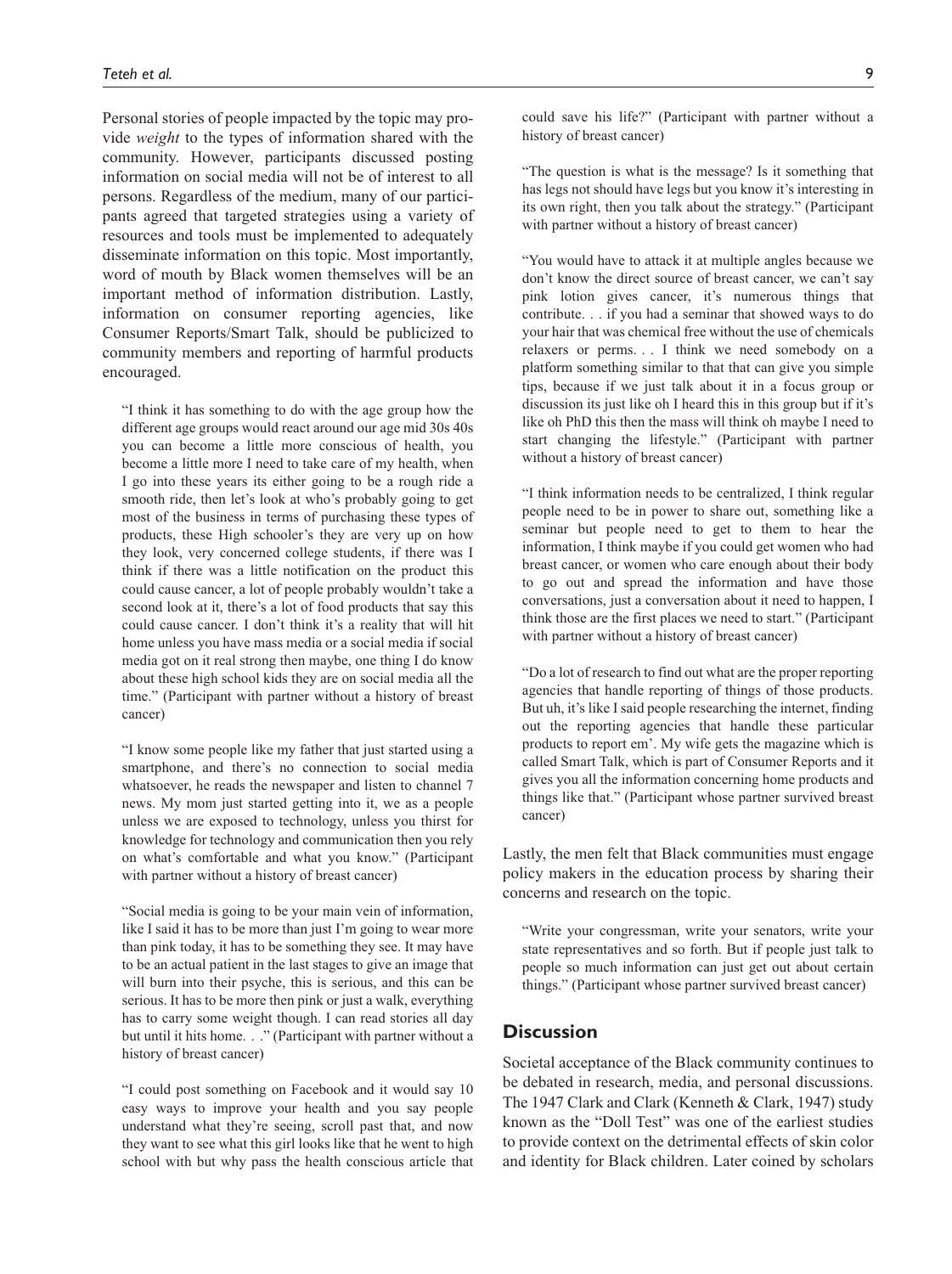as the "Bad is Black" effect (Alter et al., 2016), society's views of darker skin, its associated African centered features (e.g., kinky or natural hair), and social acceptance or lack thereof (e.g., marriage, incarceration rates), while mixed, are primarily negative. For example, though darker skin Black men are more likely to be married (Teteh et al., 2020; Udry et al., 1971), they are also more likely to be discriminated against by police and the criminal justice system (Alexander, 2020; Horowitz et al., 2019).

So, in a radically racialized society where straight hair and fair skin govern acceptable beauty standards, initially, Black men's preference for natural hairstyles was unexpected. Particularly when Black women's hairstyles are politicized (Washington, 2008) and natural hair textures—brittle, coarse, kinky, nappy, short, and woolly signify less social appeal and are seen as less professional (Chapman, 2007; Johnson & Bankhead, 2014; Robinson, 2011). For many of the participants in this study, hair devoid of chemicals or alterations was thought to exemplify high self-esteem, pride, and confidence. With more than half of the participants being married, one must wonder if their preference for natural hairstyles is due to the adoption of their spouse's preference rather than their own, or potentially the result of a combination of other influences and experiences that have shaped their beliefs.

Hair styling is cultural—box braids, locks, and other Black hairstyles can be traced back to Ancient Egypt and societies throughout Africa (Horne, 2019). While each style has cultural significance, an individual's perspective and beliefs are shaped by their lived experiences (Banaszak & Ondercin, 2016). For instance, hairstyles are influenced by social and political environments (Byrd & Tharps, 2014). The shift to achieve straight hair after the Emancipation Proclamation or the donning of natural hair styles during the Civil Rights movement were efforts to conform to acceptable societal and cultural standards for Black women at those times. Our participants predominantly belonged to the late-middle age group (primarily aged 50–59) and had their formative years around the Civil Rights and natural hair movements, which may have shaped their preference for natural hairstyles. Societal and familial influences on opinions of hairstyles were persistent themes. If their families were either supportive or a participant in these movements, the men's beliefs might have been directly or indirectly informed by these historical events. It is not clear how different the results might have been if we focused mainly on younger, nonprofessional men. Nevertheless, while most men stressed their support for "natural" hair, when asked about what they thought Black women would do, most felt that the European beauty standards continue to dominate and that they would not be likely to change unless there was significant education and community outreach on the issue.

For the men in our study, Black women's hair is an outward expression of identity that's primarily influenced by social standards. Though our participants were generally a highly educated group of Black men, the addition of health—specifically the connection between breast cancer and chemicals in hair products—to this discourse was not well-known to them. Most men in our study were not informed about social, behavioral, and lifestyle risk factors for breast cancer. The men with partners who survived the disease were more knowledgeable about breast cancer risk factors, diagnosis, and treatment. While Black men share in the concerns about the potentially harmful chemicals impacting the health of Black women (Teteh et al., 2017), they are affirmed in their beliefs that Black women will not forgo these products even at the risk to their health. This outcome supports our previous findings (Teteh et al., 2017), highlighting the tension and struggle that Black women face with regards to their hair, health, and identity. The question then becomes what will it take to impact changed behaviors if neither Black men's support for natural hair nor the knowledge of harmful chemicals can dissuade women from using products that are harmful to them? Clearly knowledge alone, in the perspective of our male participants, will not be enough to modify Black women's behavior; many feel that the only solution is a community-wide intentional effort that shares evolving science about risk as well as promotes a robust discussion about needed interpersonal changes about how the community needs to support women to change everyone's views about Black beauty.

Education/outreach interventions and advocacy efforts led by and for the Black community at large were therefore recommended by the men. During the data collection process of this study, enlightening discoveries unfolded in the barbershops, salons, living rooms, and churches of our participants. The most revolutionary act is having these conversations in academia but, more importantly, in these public informal spaces. Research has illustrated that barbershops and Black hair salons are productive spaces for health education conversations geared toward the Black community (Linnan et al., 2014). Social and traditional media channels were discussed as tools for education. Targeted social media campaigns could be developed for specific sociodemographics that may be missed in traditional educational efforts. For example, Facebook is a useful tool for health research recruitment (Whitaker et al., 2017), and its utility in health education modalities should be explored in future studies but, at the same time, for a younger audience, other media might be more successful in reaching both Black men and women. In addition, exposure to harmful chemicals in personal care products, in part, stems from a lack of adequate oversight by the Food and Drug Administration and the outdated Federal Food, Drug, and Cosmetic Act, which in its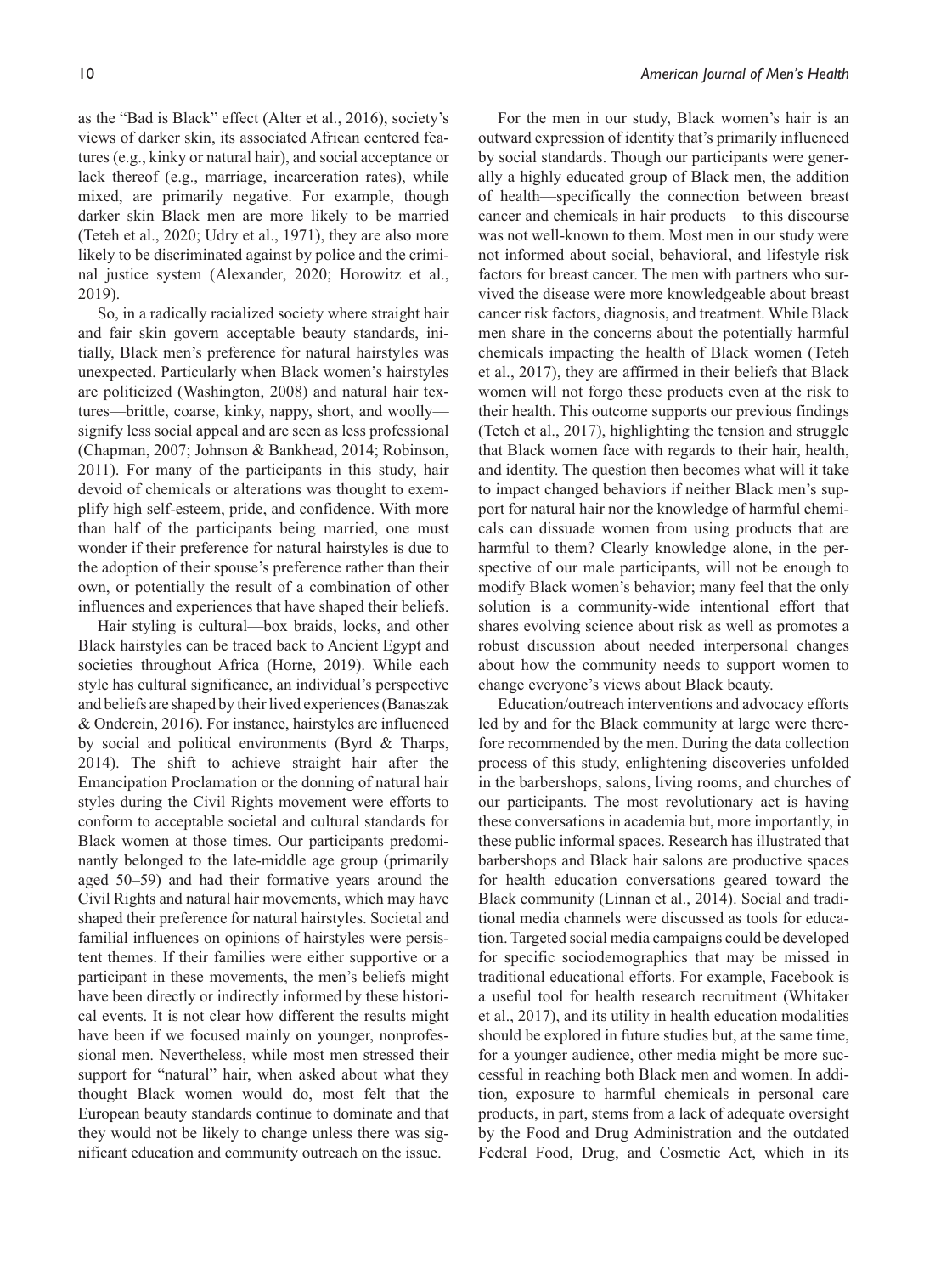current form has been in place since 1938 (Food and Drug Administration, 2018). The importance of engaging policymakers on this issue was discussed by our participants, which highlights the knowledge among Black men on antiquated legislative systems that need to be altered.

The men in our study emerged as active participants in conversations around education and the legislative process as practical tools to decrease harmful chemical exposures in hair and personal care products. The more reflective these men became, the more readily they shared their own hair journeys and were grateful to have been invited into the discussion. There is limited information on personal care product use among men and even less on potential racial/ethnic differences in product selection. Future studies may consider including Black men's experiences with their hair and the potential health implications of their personal care product usage. There is limited existing research on personal care products as a source of chemical exposures among men. In a prospective cohort study, Nassan et al. (2017) examined the associations between personal care product use and urinary concentration of EDCs (phthalate metabolites and parabens). They reported that the use of 10 personal care products within 6 hr strongly predicted increased levels of monoethyl phthalate (MEP) and paraben urinary concentrations. Similarly, Duty et al. (2005) reported associations between use of five personal care products within 48 hr with higher MEP urinary concentrations, and Ferguson et al.'s (2017) findings indicate that mouthwash was associated with higher urinary paraben levels among men.

There are several limitations of our study, including the convenience sample of our participants, limited details of field notes used in our analysis, and low or missing perspectives from younger, single, and divorced participants. Additionally, most of our participants did not have partners who survived a breast cancer diagnosis  $(n = 62)$ . We acknowledge that behaviors and attitudes may differ regionally within California and across the United States, which may limit the generalizability of our findings. Despite these limitations, this research adds important cultural implications of hair and health for Black women by offering Black men's perspectives on hair care and product selection. To our knowledge, this is the first study to provide qualitative data on the relationship between Black men's perspective on Black women's hairstyles, EDCs, and breast cancer risk.

#### **Conclusion**

There are a variety of beliefs, knowledge, and perspectives about Black hair and product use held by Black men. The complex relationship between social perceptions, beauty standards, and familial influences was observed to play a critical role in Black women's hairstyle preferences and hair product selection. However, the underlying theme of our findings was that Black men across all groups genuinely care for the health of their partners and the Black women in their communities. They are clear on the continuing effects of societal influence on Black beauty standards. Many felt that it would be more challenging for women to change their behaviors than it would be for their partners to support them in this journey. All men stressed the importance of engagement through a variety of channels, highlighting the importance of education as a method of empowerment and a means for community-driven change. Therefore, considering the connections between beauty standards, familial influences, and hair product use is essential to fully understand breast cancer etiology and to develop opportunities for community and legislative interventions.

#### **Acknowledgments**

Thank you to all the study participants for contributing to this critical discussion.

#### **Declaration of Conflicting Interests**

The authors declared no potential conflicts of interest with respect to the research, authorship, and/or publication of this article.

#### **Funding**

The authors disclosed receipt of the following financial support for the research, authorship, and/or publication of this article: This work was supported by the California Breast Cancer Research Grants Program [grant number 19AB-2100].

#### **ORCID iD**

Dede K. Teteh **D** <https://orcid.org/0000-0001-9552-148X>

#### **References**

- Ahmed, S. (2007). A phenomenology of whiteness. *Sage Publications*, *8*(2), 149–168.
- Alexander, M. (2020). *The new Jim Crow: Mass incarceration in the age of colorblindness*. The New Press.
- Alter, A. L., Stern, C., Granot, Y., & Balcetis, E. (2016). The "Bad Is Black" effect: Why people believe evildoers have darker skin than do-gooders. *Personality and Social Psychology Bulletin*, *42*(12), 1653–1665. doi: 10.1177/0146167216669123.
- American Cancer Society. (2019). *About breast cancer*. [https://](https://www.cancer.org/content/dam/CRC/PDF/Public/8577.00.pdf) [www.cancer.org/content/dam/CRC/PDF/Public/8577.00.](https://www.cancer.org/content/dam/CRC/PDF/Public/8577.00.pdf) [pdf](https://www.cancer.org/content/dam/CRC/PDF/Public/8577.00.pdf)
- Ashe, B. D. (1995). " Why don't he Like My Hair?": Constructing African-American standards of beauty in Toni Morrison's song of Solomon and Zora Neale Hurston's their eyes were watching god. *African American Review*, *29*(4), 579–592.
- Banaszak, L. A., & Ondercin, H. L. (2016). Public opinion as a movement outcome: The case of the US women's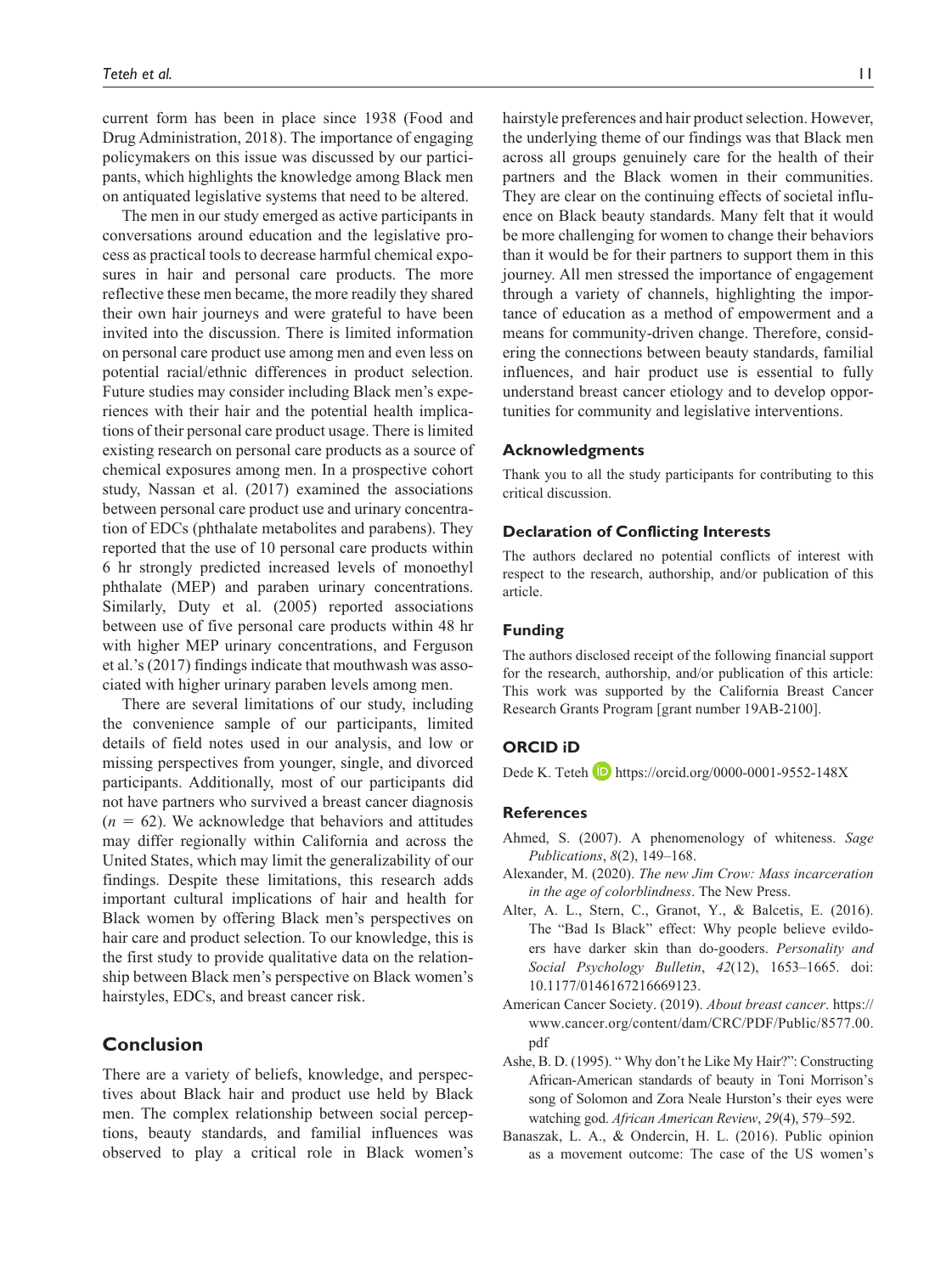movement. *Mobilization: An International Quarterly*, *21*(3), 361–378.

- Bankhead, T., & Tabora Johnson, E. D. (2014). Selfesteem, hair-esteem and black women with natural hair. *International Journal of Education and Social Science*, *1*(4), 92–102.
- Bellavia, A., Minguez-Alarcon, L., Ford, J. B., Keller, M., Petrozza, J., Williams, P. L., Hauser, R., James-Todd, T., & EARTH Study Team. (2019). Association of self-reported personal care product use with blood glucose levels measured during pregnancy among women from a fertility clinic. *The Science of the Total Environment*, *695*, 133855. doi: 10.1016/j.scitotenv.2019.133855
- Braun, J. M., Just, A. C., Williams, P. L., Smith, K. W., Calafat, A. M., & Hauser, R. (2014). Personal care product use and urinary phthalate metabolite and paraben concentrations during pregnancy among women from a fertility clinic. *Journal of Exposure Science & Environmental Epidemiology*, *24*(5), 459–466. doi: 10.1038/jes.2013.69
- Breast Cancer Prevention Partners. (2018). *Right to know: Exposing toxic fragrance chemicals in beauty, personal care, and cleaning products*.
- Bryant, S. L. (2013). *The beauty ideal: The effects of European Standards of Beauty on Black Women Columbia Academic Commons*. [https://academiccommons.columbia.edu/doi/10](https://academiccommons.columbia.edu/doi/10
.7916/D8DF6PQ6) [.7916/D8DF6PQ6](https://academiccommons.columbia.edu/doi/10
.7916/D8DF6PQ6)
- Buttke, D. E., Sircar, K., & Martin, C. (2012). Exposures to endocrine-disrupting chemicals and age of menarche in adolescent girls in NHANES (2003–2008). *Environmental Health Perspectives*, *120*(11), 1613–1618. doi: 10.1289/ ehp.1104748.
- Byrd, A., & Tharps, L. (2014). *Hair story: Untangling the roots of Black hair in America*. Macmillan.
- Chapman, Y. M. (2007). *"I am Not my Hair! Or am I?": Black women's transformative experience in their self perceptions of abroad and at home*.
- Chen, W. Y. (2008). Exogenous and endogenous hormones and breast cancer. *Best Practice & Research: Clinical Endocrinology & Metabolism*, *22*(4), 573–585. doi: 10.1016/j.beem.2008.08.001.
- Cunninghan, M., Roberts, A., Barbee, A., & Druen, P. (1995). Their ideas of beauty are, on the whole, the same as ours: Consistency and variability in the cross-cultural perception of female physical attractiveness. *Journal of Personality and Social Psychology*, *68*, 261–279.
- DeSantis, C. E., Ma, J., Gaudet, M. M., Newman, L. A., Miller, K. D., Goding Sauer, A., Jemal, A., Siegel, R. L., & Siegel, R. L. (2019). Breast cancer statistics, 2019. *CA: A Cancer Journal for Clinicians*, *69*(6), 438–451. doi: 10.3322/ caac.21583.
- Diamanti-Kandarakis, E., Bourguignon, J.-P., Giudice, L. C., Hauser, R., Prins, G. S., Soto, A. M., Zoeller, R. T., & Gore, A. C. (2009). Endocrine-disrupting chemicals: An endocrine society scientific statement. *Endocrine Reviews*, *30*(4), 293–342.
- Donovan, M., Tiwary, C. M., Axelrod, D., Sasco, A. J., Jones, L., Hajek, R., Sauber, E., Kuo, J., & Davis, D. L. (2007). Personal care products that contain estrogens or xenoestrogens may increase breast cancer risk. *Medical Hypotheses*, *68*(4), 756–766.
- Duty, S. M., Ackerman, R. M., Calafat, A. M., & Hauser, R. (2005). Personal care product use predicts urinary concentrations of some phthalate monoesters. *Environmental Health Perspectives*, *113*(11), 1530–1535.
- Eberle, C. E., Sandler, D. P., Taylor, K. W., & White, A. J. (2019). Hair dye and chemical straightener use and breast cancer risk in a large US population of black and white women. *International Journal of Cancer*. doi: 10.1002/ ijc.32738
- Ferguson, K. K., Colacino, J. A., Lewis, R. C., & Meeker, J. D. (2017). Personal care product use among adults in NHANES: Associations between urinary phthalate metabolites and phenols and use of mouthwash and sunscreen. *Journal of Exposure Science & Environmental Epidemiology*, *27*(3), 326–332.
- Ferguson, K. K., McElrath, T. F., Chen, Y.-H., Mukherjee, B., & Meeker, J. D. (2015). Urinary phthalate metabolites and biomarkers of oxidative stress in pregnant women: A repeated measures analysis. *Environmental Health Perspectives*, *123*(3), 210–216. doi: 10.1289/ehp.1307996.
- Food and Drug Administration. (2018). How did the Federal Food, Drug, and Cosmetic Act come about?, from [https://](https://www.fda.gov/about-fda/fda-basics/how-did-federal-food-drug-and-cosmetic-act-come-about) [www.fda.gov/about-fda/fda-basics/how-did-federal-food](https://www.fda.gov/about-fda/fda-basics/how-did-federal-food-drug-and-cosmetic-act-come-about)[drug-and-cosmetic-act-come-about](https://www.fda.gov/about-fda/fda-basics/how-did-federal-food-drug-and-cosmetic-act-come-about)
- Freedman, D. S., Khan, L. K., Serdula, M. K., Dietz, W. H., Srinivasan, S. R., & Berenson, G. S. (2002). Relation of age at menarche to race, time period, and anthropometric dimensions: The Bogalusa Heart Study. *Pediatrics*, *110*(4), e43–e43.
- Fryer, R. G. (2007). Guess who's been coming to dinner? Trends in interracial marriage over the 20th century. *Journal of Economic Perspectives*, *21*(2), 71–90.
- Gore, A. C., Chappell, V. A., Fenton, S. E., Flaws, J. A., Nadal, A., Prins, G. S., Toppari, J., & Zoeller, R. T. (2015). EDC-2: The endocrine society's second scientific statement on endocrine-disrupting chemicals. *Endocrine Reviews*, *36*(6), E1–E150. doi: 10.1210/er.2015-1010.
- Helm, J. S., Nishioka, M., Brody, J. G., Rudel, R. A., & Dodson, R. E. (2018). Measurement of endocrine disrupting and asthma-associated chemicals in hair products used by Black women. *Environmental Research*, *165*, 448–458.
- Horne, M. (2019). *A visual history of iconic black hairstyles*. [https://www.history.com/news/black-hairstyles-visual](https://www.history.com/news/black-hairstyles-visual-history-in-photos)[history-in-photos](https://www.history.com/news/black-hairstyles-visual-history-in-photos)
- Horowitz, J., Brown, A., & Cox, K. (2019). *Race in America 2019*. Retrieved May 28, 2020, from [https://www.pewso](https://www.pewsocialtrends.org/2019/04/09/race-in-america-2019/)[cialtrends.org/2019/04/09/race-in-america-2019/](https://www.pewsocialtrends.org/2019/04/09/race-in-america-2019/)
- Hunt, B. R., Whitman, S., & Hurlbert, M. S. (2014). Increasing black: White disparities in breast cancer mortality in the 50 largest cities in the United States. *Cancer Epidemiology*, *38*(2), 118–123.
- Iqbal, J., Ginsburg, O., Rochon, P. A., Sun, P., & Narod, S. A. (2015). Differences in breast cancer stage at diagnosis and cancer-specific survival by race and ethnicity in the United States. *JAMA*, *313*(2), 165–173.
- Iwasaki, M., Otani, T., Inoue, M., Sasazuki, S., & Tsugane, S., & Japan Public Health Center-based Prospective Study Group. (2007). Role and impact of menstrual and reproductive factors on breast cancer risk in Japan. *European journal of Cancer Prevention: The Official Journal of the*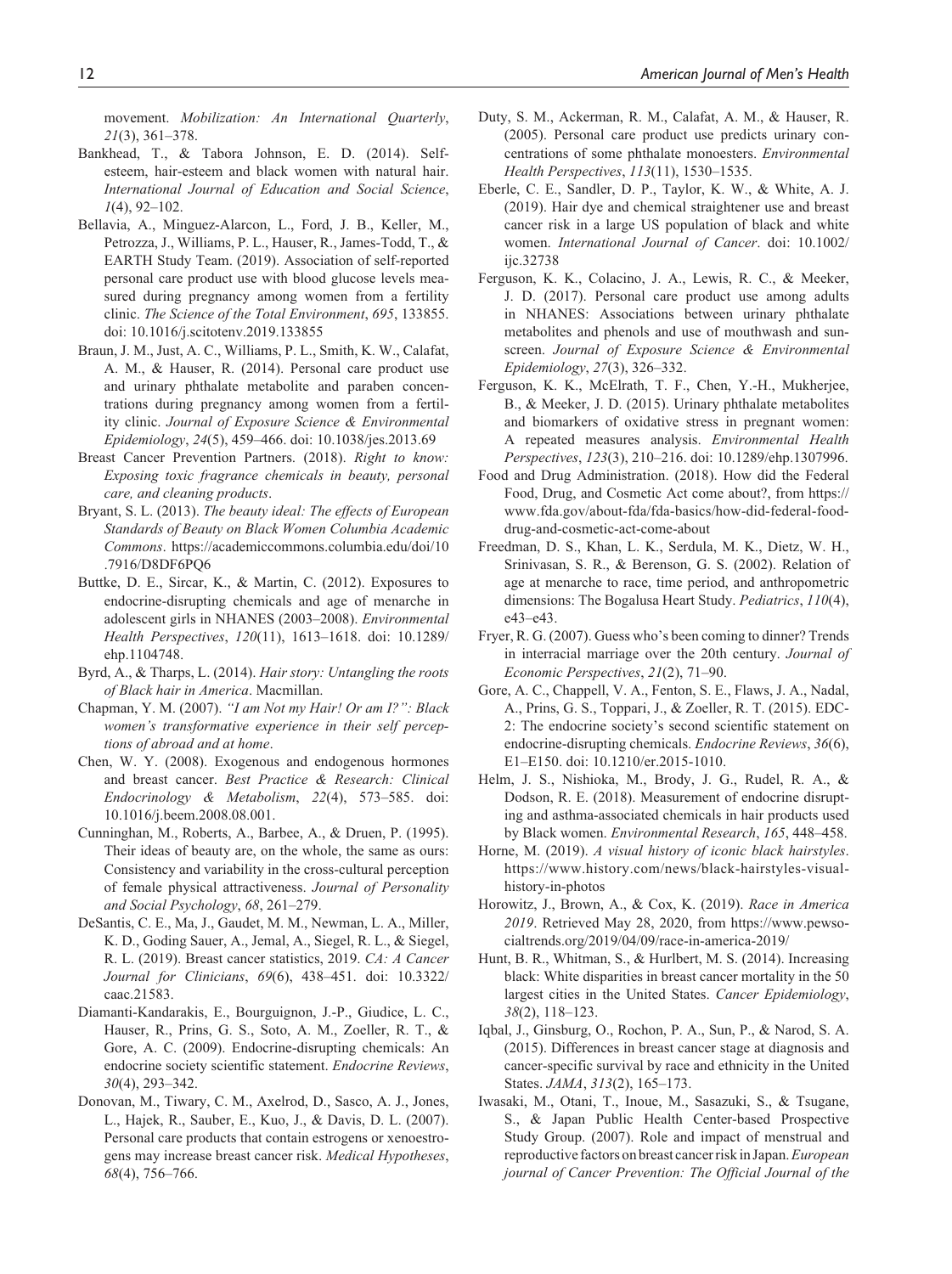*European Cancer Prevention Organisation (ECP)*, *16*(2), 116–123. doi: 10.1097/01.cej.0000228410.14095.2d.

- James-Todd, T., Terry, M. B., Rich-Edwards, J., Deierlein, A., & Senie, R. (2011). Childhood hair product use and earlier age at menarche in a racially diverse study population: A pilot study. *Annals of Epidemiology*, *21*(6), 461–465. doi: 10.1016/j.annepidem.2011.01.009.
- Johnson, A., Godsil, R., MacFarlane, J., Tropp, L., & Goff, P. (2017). *The "Good Hair" study: Explicit and implicit attitudes toward black women's hair*. The Perception Institute.
- Johnson, T. A., & Bankhead, T. (2014). Hair it is: Examining the experiences of Black women with natural hair. *Open Journal of Social Sciences*, *2*, 86–100.
- Kenneth, B., & Clark, M. P. (1947). Racial identification and preference in Negro children. *Readings in Social Psychology*, 602–611.
- Klein, K. O., Mericq, V., Brown-Dawson, J. M., Larmore, K. A., Cabezas, P., & Cortinez, A. (1999). Estrogen levels in girls with premature thelarche compared with normal prepubertal girls as determined by an ultrasensitive recombinant cell bioassay. *The Journal of Pediatrics*, *134*(2), 190–192. doi: 10.1016/s0022-3476(99)70414-2.
- Linnan, L. A., D'Angelo, H., & Harrington, C. B. (2014). A literature synthesis of health promotion research in salons and barbershops. *American Journal of Preventive Medicine*, *47*(1), 77–85. doi: 10.1016/j.amepre.2014.02.007.
- Llanos, A. A. M., Rabkin, A., Bandera, E. V., Zirpoli, G., Gonzalez, B. D., Xing, C. Y., Qin, B., Lin, Y., Hong, C.- C., Demissie, K., & Ambrosone, C. B. (2017). Hair product use and breast cancer risk among African American and White women. *Carcinogenesis*, *38*(9), 883–892. doi: 10.1093/carcin/bgx060.
- Malkan, S. (2013). *Not just a pretty face: The ugly side of the beauty industry*. New Society Publishers, Limited.
- McDonald, J. A., Tehranifar, P., Flom, J. D., Terry, M. B., & James-Todd, T. (2018). Hair product use, age at menarche and mammographic breast density in multiethnic urban women. *Environ Health*, *17*(1), 1. doi: 10.1186/s12940- 017-0345-y.
- Mintel. (2015). *Natural hair movement drives sales of styling products in US Black hair care market*. [http://www.mintel.](http://www.mintel.com/press-centre/beauty-and-personal-care/natural-hair-movement-drives-sales-of-styling-products-in-us-black-haircare-market) [com/press-centre/beauty-and-personal-care/natural-hair](http://www.mintel.com/press-centre/beauty-and-personal-care/natural-hair-movement-drives-sales-of-styling-products-in-us-black-haircare-market)[movement-drives-sales-of-styling-products-in-us-black](http://www.mintel.com/press-centre/beauty-and-personal-care/natural-hair-movement-drives-sales-of-styling-products-in-us-black-haircare-market)[haircare-market](http://www.mintel.com/press-centre/beauty-and-personal-care/natural-hair-movement-drives-sales-of-styling-products-in-us-black-haircare-market)
- Mintel. (2018). Naturally confident: More than half of Black women say their hair makes them feel beautiful. Retrieved October 9, 2018, from [https://www.mintel.](https://www.mintel.com/press-centre/beauty-and-personal-care/naturally-confident-more-than-half-of-black-women-say-their-hair-makes-them-feel-beautiful) [com/press-centre/beauty-and-personal-care/naturally-con](https://www.mintel.com/press-centre/beauty-and-personal-care/naturally-confident-more-than-half-of-black-women-say-their-hair-makes-them-feel-beautiful)[fident-more-than-half-of-black-women-say-their-hair](https://www.mintel.com/press-centre/beauty-and-personal-care/naturally-confident-more-than-half-of-black-women-say-their-hair-makes-them-feel-beautiful)[makes-them-feel-beautiful](https://www.mintel.com/press-centre/beauty-and-personal-care/naturally-confident-more-than-half-of-black-women-say-their-hair-makes-them-feel-beautiful)
- Morgenstern, R., Whyatt, R. M., Insel, B. J., Calafat, A. M., Liu, X., Rauh, V. A., Herbstman, J., Bradwin, G., & Factor-Litvak, P. (2017). Phthalates and thyroid function in preschool age children: Sex specific associations. *Environment International*, *106*, 11–18. doi: 10.1016/j. envint.2017.05.007.
- Nassan, F. L., Coull, B. A., Gaskins, A. J., Williams, M. A., Skakkebaek, N. E., Ford, J. B., Ye, X., Calafat, A. M., Braun, J. M., & Hauser, R. (2017). Personal care product

use in men and urinary concentrations of select phthalate metabolites and parabens: Results from the environment and reproductive health (EARTH) study. *Environmental Health Perspectives*, *125*(8), 087012.

- National Cancer Institute: Surveillance, E., and End Results Program. (2019). Cancer stat facts: Common cancer sites.
- National Institute of Environmental Health Sciences. (2020, January). *Endocrine disruptors*. [https://www.niehs.nih.](https://www.niehs.nih.gov/health/topics/agents/endocrine/index.cfm) [gov/health/topics/agents/endocrine/index.cfm](https://www.niehs.nih.gov/health/topics/agents/endocrine/index.cfm)
- Philips, E. M., Jaddoe, V. W. V., Asimakopoulos, A. G., Kannan, K., Steegers, E. A. P., Santos, S., & Trasande, L. (2018). Bisphenol and phthalate concentrations and its determinants among pregnant women in a population-based cohort in the Netherlands, 2004–5. *Environmental Research*, *161*, 562–572. doi: 10.1016/j.envres.2017.11.051.
- Reagan, P. B., Salsberry, P. J., Fang, M. Z., Gardner, W. P., & Pajer, K. (2012). African-American/white differences in the age of menarche: Accounting for the difference. *Social Science & Medicine*, *75*(7), 1263–1270. doi: 10.1016/j.socscimed.2012.05.018.
- Robinson, C. (2011). Hair as race: Why "Good Hair" may be bad for Black females.
- Rooks, N. M. (1996). *Hair raising: Beauty, culture, and African American women*. Rutgers University Press.
- Stiel, L., Adkins-Jackson, P. B., Clark, P., Mitchell, E., & Montgomery, S. (2016). A review of hair product use on breast cancer risk in African American women. *Cancer Medicine*, *5*(3), 597–604.
- Strauss, A., & Corbin, J. M. (1997). *Grounded theory in practice*. Sage Publications.
- Teteh, D. K., Dawkins-Moultin, L., Hooker, S., Hernandez, W., Bonilla, C., Galloway, D., LaGroon, V., Santos, E. R., Shriver, M., Royal, C. D. M., & Kittles, R. A. (2020). Genetic ancestry, skin color and social attainment: The four cities study. *PLoS ONE*, *15*(8), e0237041. doi: 10.1371/ journal.pone.0237041.
- Teteh, D. K., Ericson, M., Monice, S., Dawkins-Moultin, L., Bahadorani, N., Clark, P., Mitchell, E., Treviño, L. S., Llanos, A., Kittles, R., & Montgomery, S. (2014). The Black identity, hair product use, and breast cancer scale: Qualitative questions. [http://doi.org/10.17504/protocols.](http://doi.org/10.17504/protocols.io.4a8gshw) [io.4a8gshw](http://doi.org/10.17504/protocols.io.4a8gshw)
- Teteh, D. K., Ericson, M., Monice, S., Dawkins-Moultin, L., Bahadorani, N., Clark, P., Mitchell, E., Treviño, L. S., Llanos, A., Kittles, R., & Montgomery, S. (2019). The Black identity, hair product use, and breast cancer scale. *PLoS ONE*, *14*(12), e0225305. doi: 10.1371/journal. pone.0225305.
- Teteh, D. K., Montgomery, S. B., Monice, S., Stiel, L., Clark, P. Y., & Mitchell, E. (2017). My crown and glory: Community, identity, culture, and Black women's concerns of hair product-related breast cancer risk. *Cogent Arts & Humanities*, *4*(1), 1345297.
- Udry, J. R., Bauman, K. E., & Chase, C. (1971). Skin color, status, and mate selection. *American Journal of Sociology*, *76*(4), 722–733.
- Wang, W., & Taylor, P. (2012). *The rise of intermarriage: Rates, characteristics vary by race and gender*: Pew Research Center.